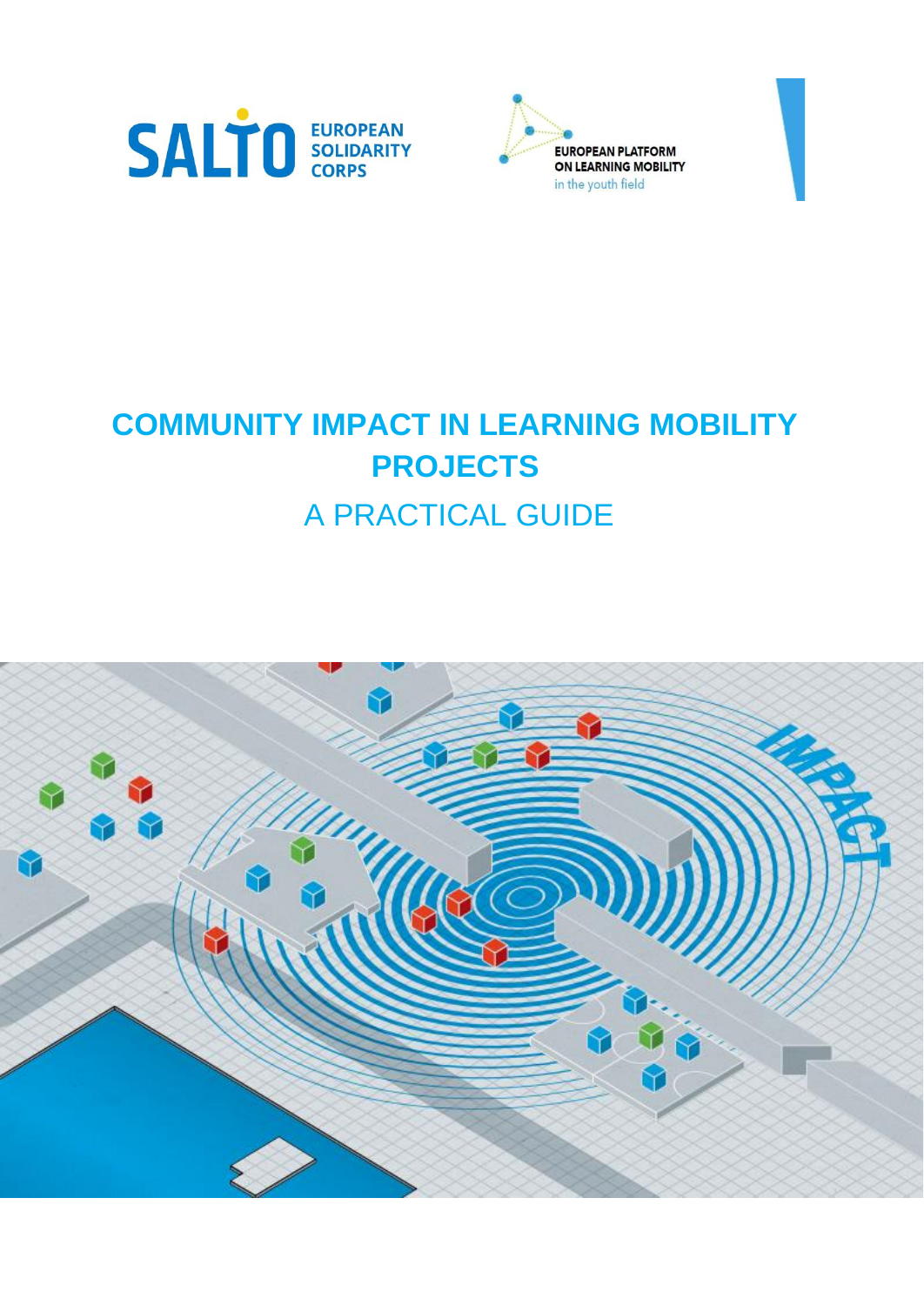#### **Editorial info**

**Title:** Community Impact in Learning Mobility Projects - A Practical Guide

#### **Publisher**

IZ – Verein zur Förderung von Vielfalt, Dialog und Bildung, Vienna, December 2020 Dresdner Straße 82/12 1200 Wien, Austria Telefon: +43 1 586 75 44 Fax: +43 1 5867544-9 E-Mail: office@iz.or.at

#### **Editorial team:**

Susie Nicodemi, Alexandra Severino, Justina Garbauskaitė-Jakimovska

#### **Visual Design team:**

Ines Bianchi, Susana Fernando

#### **Coordination:**

Melanie Jacobs, Christine Keplinger and Romina Matei European Solidarity Corps Resource Centre. solidaritycorps@salto-youth.net;<https://www.salto-youth.net/rc/solidarity/>

#### **Based on previous work and desk research done by:**

Nuala Connolly, Marina Galstyan, Justina Garbauskaitė-Jakimovska, Alena Ignatovitch, Gokay Ozerim, Sladjana Petkovic, Alexandra Severino, Dragan Stanojevic, Marti Taru, Manfred Zentner, and many members of the European Platform for Learning Mobility.

#### **Creative commons licence**

This work is published under licence: Attribution-NonCommercial-NoDerivatives 4.0 International (CC BY-NC-ND 4.0)

#### **This publication was co-funded by the European Solidarity Corps programme of the European Union**

*"The European Commission's support for the production of this publication does not constitute an endorsement of the contents, which reflect the views only of the authors, and the Commission cannot be held responsible for any use which may be made of the information contained therein"*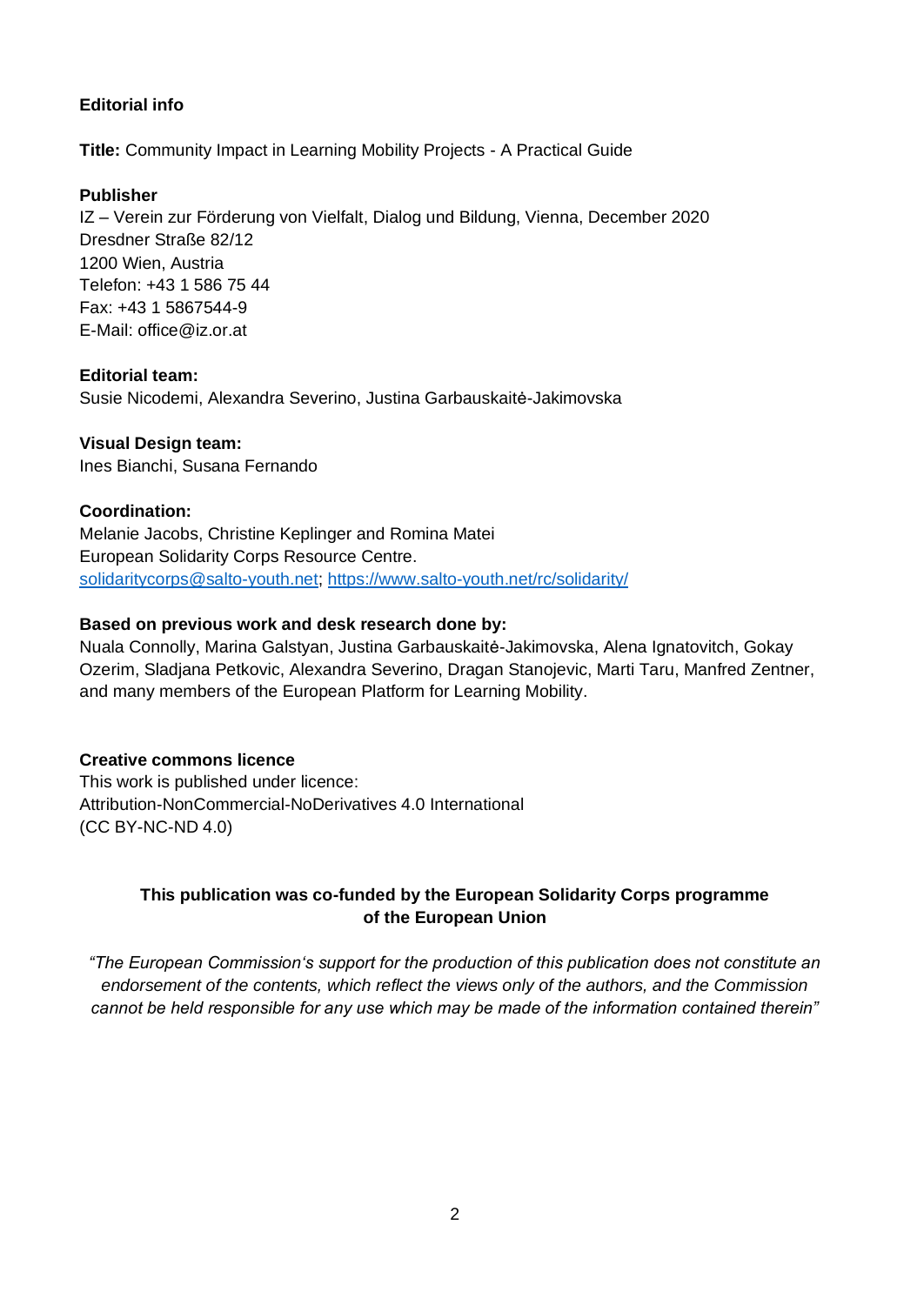## **Contents**

| Overview                                                                                               | 4              |
|--------------------------------------------------------------------------------------------------------|----------------|
| Why is community impact important?                                                                     | 4              |
| Why are we talking about Community Impact right now?                                                   | 4              |
| What does community actually mean?<br>1.                                                               | 5              |
| What is a community?                                                                                   | 5              |
| Communities in learning mobility projects                                                              | 5              |
| Different communities in a Learning Mobility Project                                                   | 5              |
| 2. What is impact?                                                                                     | $\overline{7}$ |
| 3. How do we experience community impact?                                                              | 9              |
| 4. How to know if the impact is there                                                                  | 10             |
| 5. Community impact in Solidarity Corps Projects                                                       | 13             |
| Possible Effects from all types and formats of Solidarity Corps Projects                               | 13             |
| Elements for quality community impact                                                                  | 14             |
| Different examples of Community impact for different project types in the European Solidarity<br>Corps | 15             |
| 6. Good practices on learning mobility for more and stronger community impact                          | 17             |
| How to increase community impact?                                                                      | 17             |
| What can you do practically?                                                                           | 19             |
| Who else can you include from the community?                                                           | 19             |
| References                                                                                             | 26             |
| Acknowledgements                                                                                       | 27             |

*What is impact? What does community actually mean?! What do we already know? What do we need to know in order to improve? How is impact ensured, measured and evaluated? Which sectors of our work are aware of this information, and who else needs to know? How much do the decision-makers know about the change that our projects can make? How can policy be changed by proof of community impact? ...*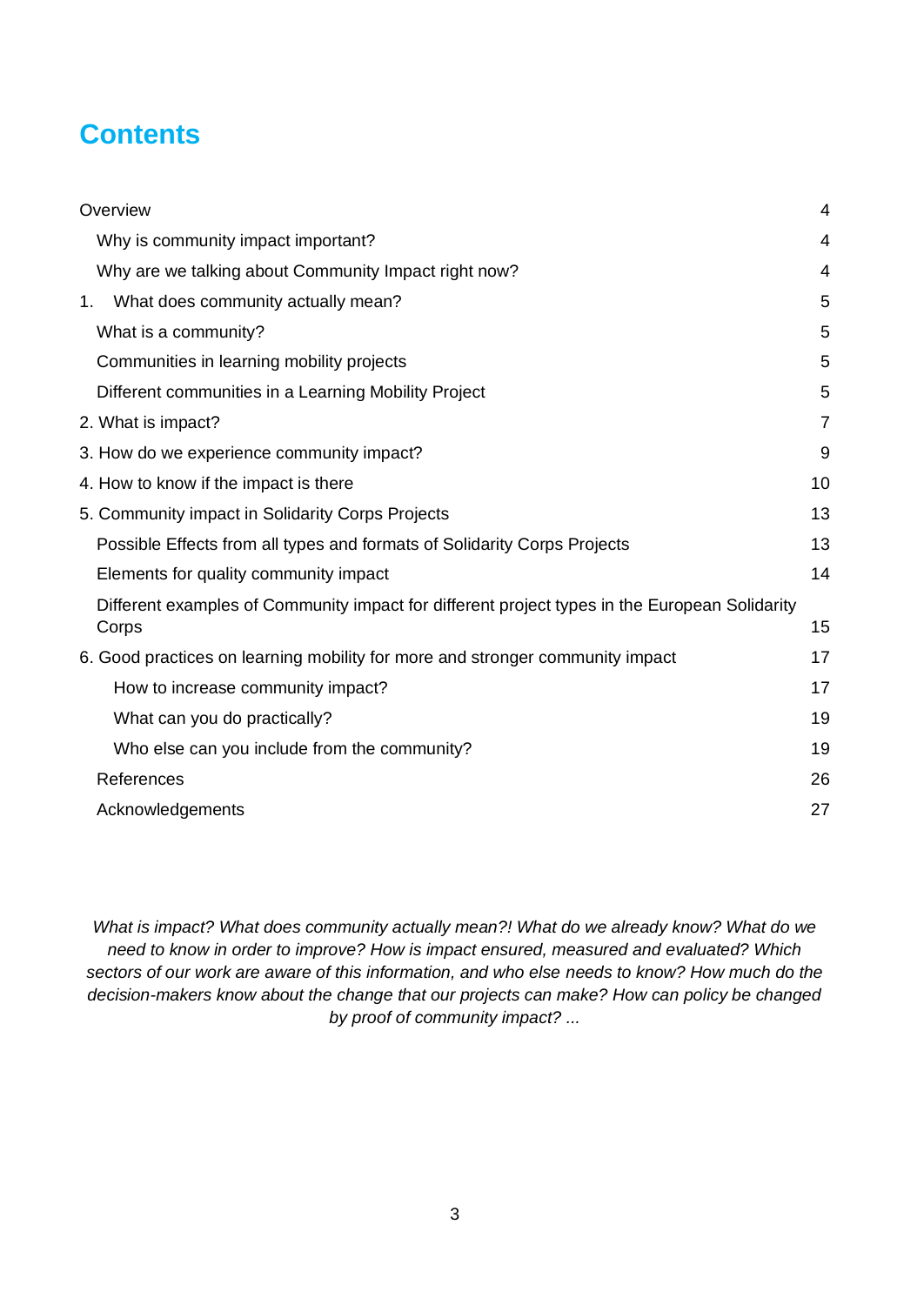## **Overview**

<span id="page-3-0"></span>Community impact is becoming **more and more relevant in learning mobility projects**. The European Solidarity Corps balances personal and professional competence development with a local-to-international solidarity focus. The difference that European Solidarity Corps projects make, and how they affect the communities involved, needs to be researched and shown.

The European Solidarity Corps SALTO Resource Centre is a member of the European Platform for Learning Mobility (EPLM), which links together practice, policy, research and the needs of young people, to improve the quality and sustainability of learning mobility for all in Europe. We want to translate the important parts of recent research into a practical tool accessible by all people in the youth work field.

Community impact has become more urgent after the effects of COVID-19 and Lockdown. Actions and activities at local level have increased dramatically to help support communities. Youth work is changing, the online world and digital skills needed have increased in importance. The concept of going abroad for long-term mobility can seem a far-away dream for many. The focus of learning mobility in Europe will necessarily have to change, at least for the short term - and also the importance of the focus on 'community'.

The **following information can help you** when you are creating your projects, applying for funding, analysing what changed because of your project - or even what hasn't changed in order to adjust your approach and plan new projects or interventions to create more positive change in your community. We hope it helps make 'community impact' clearer for more people. We also hope that it starts a process of finding a common definition, and then inspires you how to use it and build on it.

Sharing the knowledge, awareness and potential of community impact of learning mobility projects to a wider audience is important. We hope this tool helps you do that.

## <span id="page-3-1"></span>**Why is community impact important?**

Understanding and assess how impact unfolds at the community level is really important.

With effective assessment tools, we can understand how learning mobilities impact communities. Then we can showcase the good work that is done and recognise it. We can change and improve existing (and future) learning mobility projects. We can adapt current and future projects and programmes to have more impact.

## <span id="page-3-2"></span>**Why are we talking about Community Impact right now?**

The added angle of community impact, as part of the European Solidarity Corps, has been a new thing for many organisations. In the move from EVS to the European Solidarity Corps, volunteering in Europe has shifted its focus and purpose. It is coming back to a **sense of service** and rebalancing the emphasis that was there related to personal competence development: community has become important again!

With the renewal of the [European Solidarity Corps Programme 2021 -](https://europa.eu/youth/solidarity_en) 2027, this emphasis will continue. The European Union youth strategy "Engaging, connecting and empowering young people: a new EU youth strategy" points out the importance of "encourag[ing] young people to become active citizens, agents of solidarity and **positive change for communities across Europe**, inspired by EU values and a European identity" (European Commission 2018)."

Even with restricted movements, community impact can still be found at a very local level or online. 'Community' is becoming the frame that many projects and activities are linked to. We hope this Practical Guide provides an introductory frame for people to understand what 'Community Impact is' and a few first steps on how to increase it in projects with and for young people.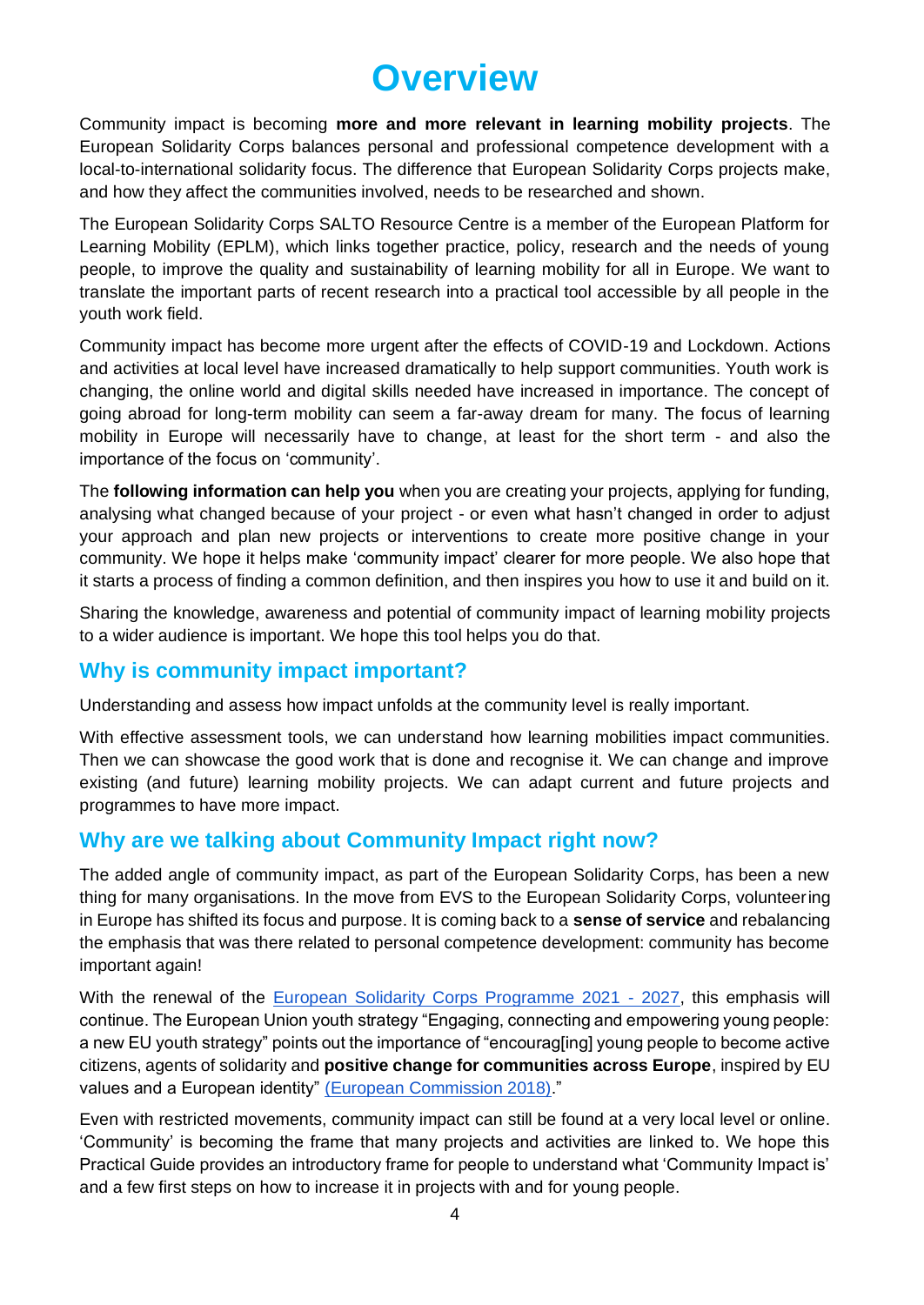# <span id="page-4-0"></span>**1. What does community actually mean?**

A community is different from a social group. A social group consists of two or more people who regularly interact and share mutual expectations and a common identity (Barkan, 2012), but a community includes more of a sense of belonging.

A community is different from an organisation. An organisation is a group of people that share agreed objectives or goals together (Greenberg and Baron, 1995, p. 11)

## <span id="page-4-1"></span>**What is a community?**

A community is a **social or cultural group larger than one's immediate circle** (family and friends)**, rooted in a sense of belonging**. It's made up of many social groups and different organisations. It isn't just about the physical and goes beyond a physical scope.

A community can be understood as "an **informally organised social entity which is characterized by a sense of identity**." (Brieger, 2006, p. 4) Communities can include a specific geographical area (neighborhood, city, country, or group of countries, etc.) but it can also be more than that (ethnicity, religion, sexual orientation, political etc).

Some academics frame the concept as something that is an encounter rather than an entity, indeed related to the identity or interests of the individual rather than a physical area/space. More than an entity, a community can be an attitude of responsibility that connects and brings people together through an encounter (face-to-face, online, blended). It has an empathetic element, of **'being-for and feeling-for the other'** (Todd, 2004, p.337).

## <span id="page-4-2"></span>**Communities in learning mobility projects**

Sending and host communities have a crucial role in youth work, voluntary activities and learning mobility. They are the environments that the young person grows in. The community is where the needs of any project are felt and researched from, and where the impact and results of a project are felt afterwards.

Sending and host communities are very often referred to as the geographical areas from where the young people, volunteers and learning mobility participants come from and go to, respectively. But remember - a community can also be defined in other ways, or even be online, so it's not only about neighbourhoods. Community impact might be experienced differently depending on whether the community is sending or welcoming new 'members', but community impact can be felt in both, hopefully bringing people together and enhancing an attitude of responsibility towards the common good.

## <span id="page-4-3"></span>**Different communities in a Learning Mobility Project**

When planning the community impact that your project might have, it is important to consider different communities:

- 1. Most of the time, impact on the community is achieved by **involving hosting community members** in the activities of learning mobility and direct interaction with the participants.
- 2. The "multiplier effect" impact is achieved by participants **taking action in their sending (home) communities.** This means that the participants improve their competences and acquire certain values during their mobility. Afterwards, they either get actively involved in various activities targeted at creating a more active, responsible and cohesive society, or they simply share their knowledge and newly-gained points of view with their families, friends and other peers.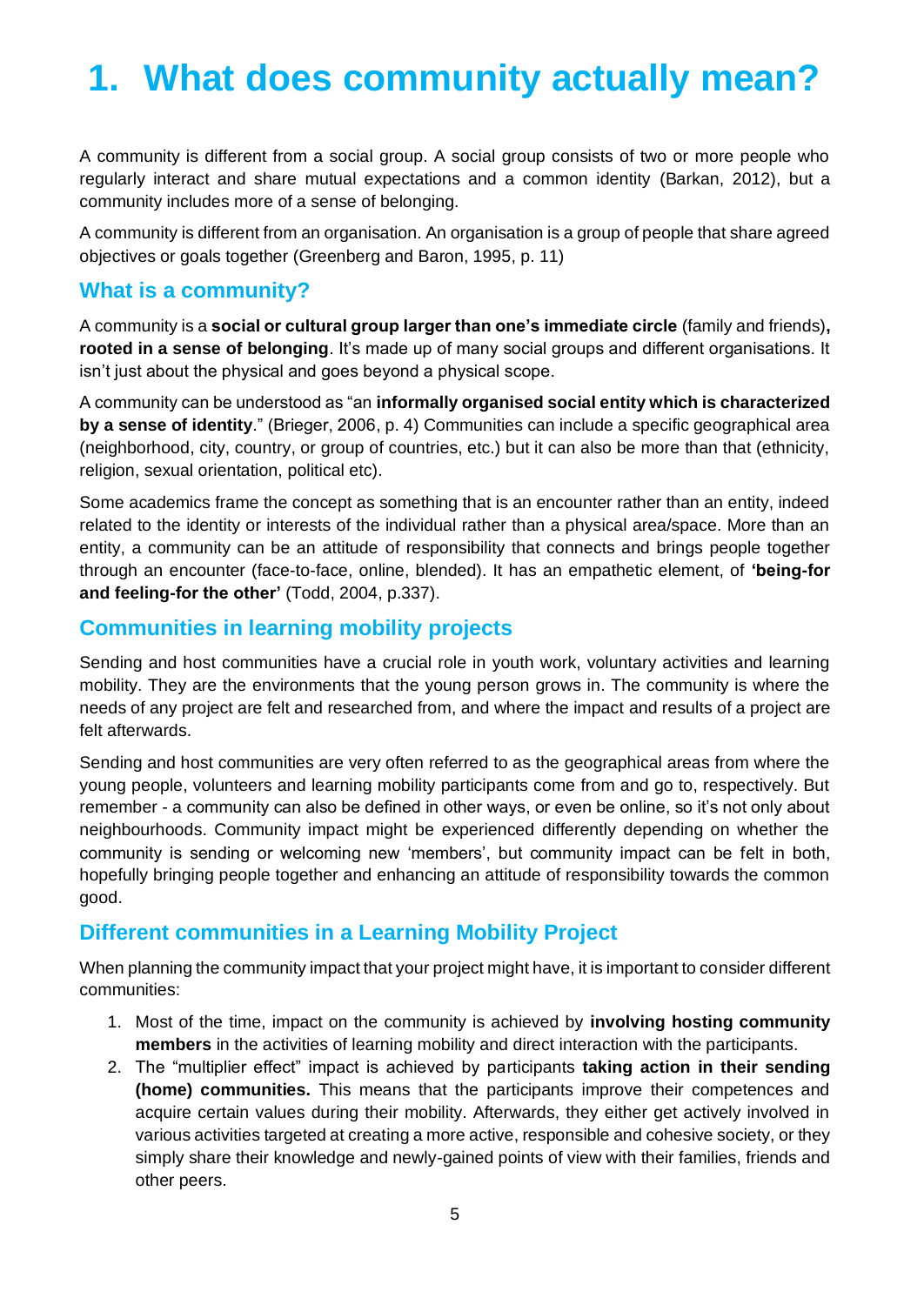3. For **online communities** impact can be seen through an increase in trust, better relationships, momentum and enthusiasm for future activity, linking the online and physical world that can start with nano-activism etc.

The impact on communities might embody itself not only indirectly involving the members of the communities in the actual activities, but also in visibility measures or in the dissemination of results targeting the hosting, home or online communities. As a result, these communities would be **engaged in and informed about the issues** that the organisers of the project intended to address and we could hope for an implied/indirect impact.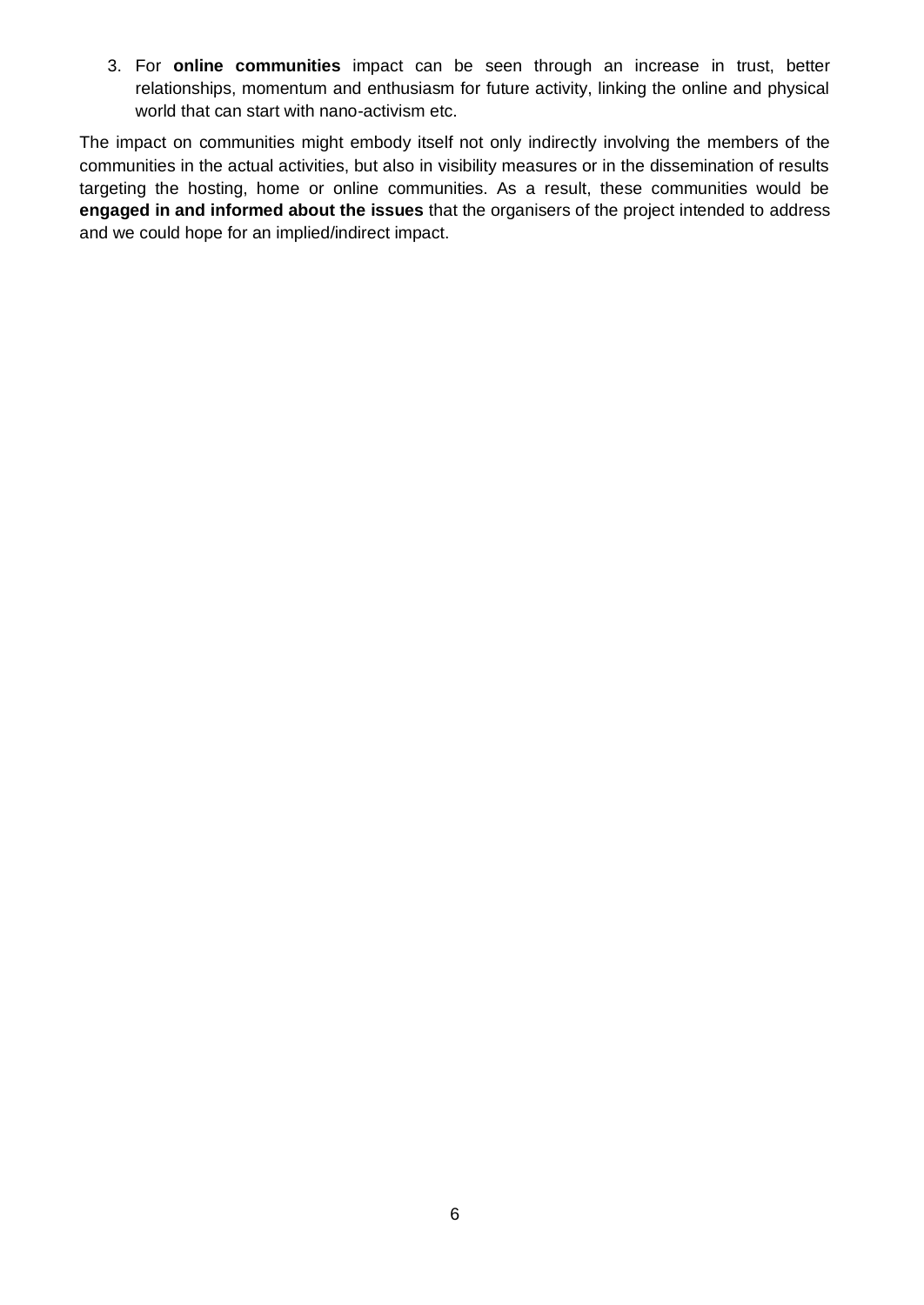# **2. What is impact?**

<span id="page-6-0"></span>Taking action in a project generates an output. An output is different from impact, and there is a tendency to confuse the two.

## **What does impact mean?**

**Outputs are results,** which were intended and achieved by a project. **Impact** is the **effect which those results have** on individuals, organisations, systems or policies. For example, an output of a training course is what a person learns during the course, while the impact is what the person does subsequently with that new learning. 'The numbers involved and the visits made are outputs but the impact is to be found in the increased intercultural awareness of the students or in their collective awareness of the heritage and culture of Europe' (Doyle 2011, p. 15).

It might also be the case that in some languages the translation of the English term *impact* makes it seem more complicated than it actually is. Therefore, sometimes it makes sense to simplify it a little bit and to think about *impact as a change*. In our case, the change that you can see in the community - where was the community before and where is it now? What has changed in it?

## **Types of impact<sup>1</sup>**

When considering the impact that learning mobility can have, there are several types of effects:

- 1. direct and indirect,
- 2. intended and unintended,
- 3. positive and negative.

## **Direct vs. indirect**

**Direct** impact comes through the direct communication or activities in the community. For example, volunteering in a community of another ethnic group can have two effects: 1) a change caused by volunteering (for example, creating a new space in the community, building a playground or cleaning the forest) and 2) building friendships, networks and better understanding between the particular ethnic groups. In both cases, the effects are direct because they imply that people intervene in the host community and change the physical and/or social world with their presence and activities.

**Indirect** effects imply changes that happen due to the learning mobility project, but these effects do not occur through direct communication. For example, a higher number of young people going abroad from a community increases the chances of a friendship between young people from different ethnic groups. Therefore, we can imply that the activities bring a greater degree of acceptance of interethnic ties and encourages communication, exchange of values and a better understanding of each others' points of view in the communities. The difficult aspect of indirect impact is that while your learning mobility project is happening in the community, other processes are happening there too - the community is exposed to the news on the media, other projects, civic initiatives or political decisions. This makes it difficult to say that a concrete change happened in the community only because of your project. Therefore we propose to observe and document what else was happening on the community level at the same time as your project and then see if and how your project contributed to the change that you wanted to see.

When considering Community Impact, the indirect level is important to take into account. But, it is important to know that the indirect impact is very difficult to measure or even observe. Other

<sup>&</sup>lt;sup>1</sup> This text is built on the EU-Council of Europe youth partnership publication "Desk Research on Indicators of Social Impact" by Severino et al. (2020)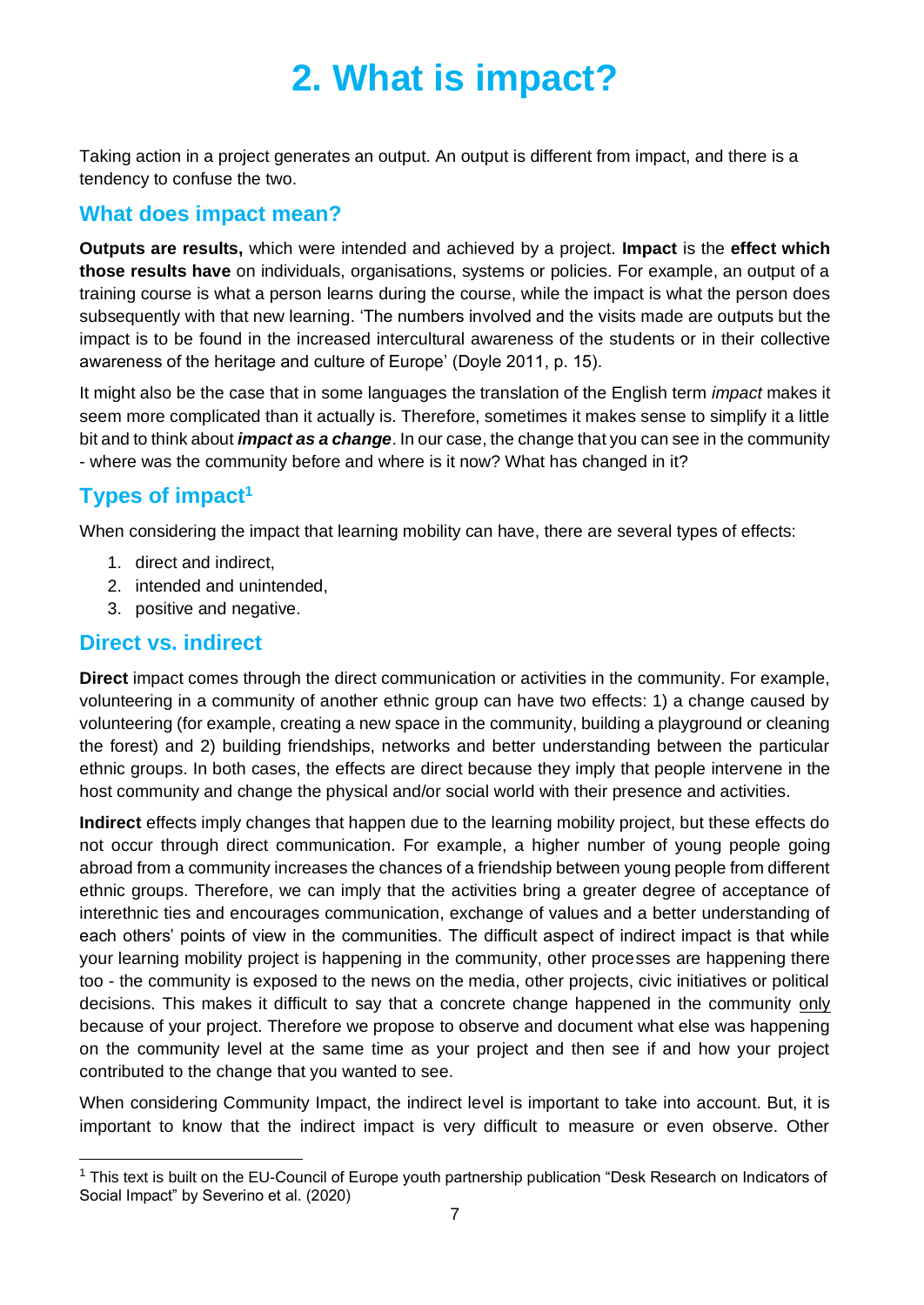influences might have affected that change too (outside of the project). Worth thinking about: does indirect impact happen more often to communities and organisations than individuals? So the three levels of individual, organisational and community are important to distinguish when considering indirect impact.

### **Intended vs. unintended**

**Intended** effects include all changes that are expected and-planned by the learning mobility programme. They include the most common changes at several levels - from an individual, organisational to the community level - and all the effects that the programme organiser has planned in advance. For example, international volunteering may have intercultural learning in the sending and host community.

**Unintended** effects of a learning mobility are those that none of the planners counted on. For example, learning mobility can lead to the dismantling of the idealistic image some young people have of other nations and actually lead to a greater ethnic distance. When analysing the effects, it is important to recognise the unintended consequences, because if they are positive, then they should be taken into account, but if they are negative, then we should look for ways to exclude, minimize or address them.

## **Positive vs. negative**

Experiences can be **positive** and their effects are usually planned. Intercultural learning, active participation, environmental activism, and other effects are just some of them. But there are also experiences that have **negative** consequences for the community. For example, an increasing number of learning mobility results in better skilled, more confident, autonomous young people who become more mobile therefore makes young people more likely to leave home communities forever or for a longer period of time (Oosterbeekw and Webbinkz, 2011, p. 348). This phenomenon, known as brain drain or capacity drain, leaves sending communities with lower performance and a changed demographic structure in the long run (because the traveller takes with them possible future marriages, births, jobs, contribution to the community etc.). Here it's important to keep in mind that the same process can be interpreted as positive and/or negative impact depending on your perspective, or if you are analysing the impact on the individual person or the impact on the community.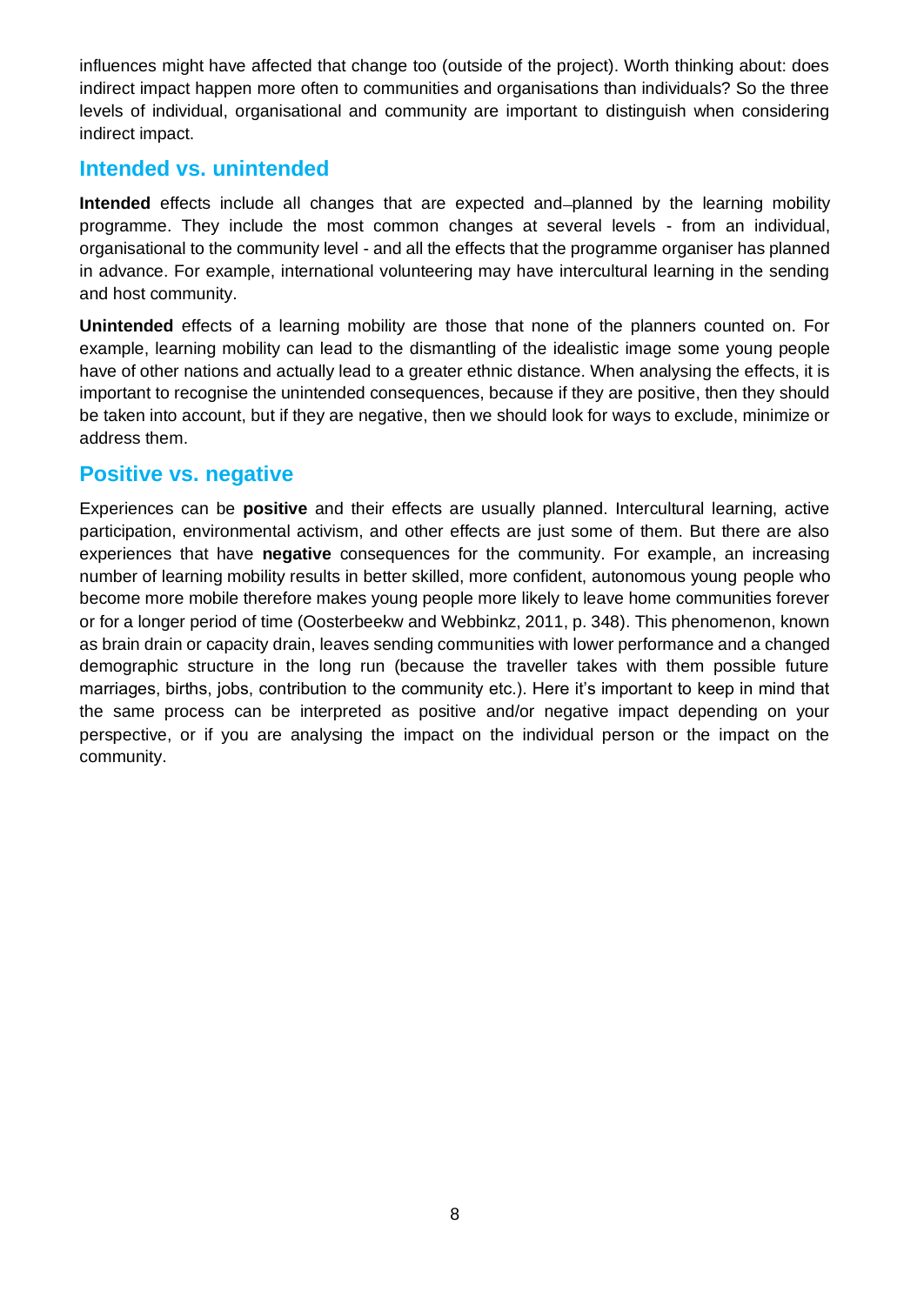# <span id="page-8-0"></span>**3. How do we experience community impact?**

Community impact might be experienced differently, depending if the community is hosting new members, is sending members away or if a person comes back after the mobility more experienced and more skilled.

## **Different levels at which community impact can be felt**

Connection to (and impact on) the community through non-formal and informal learning is an important part of the learning mobility of individuals.

In the ['Making Waves'](https://www.salto-youth.net/rc/inclusion/inclusionpublications/makingwaves/) SALTO publication on the impact of youth projects, **three types of impact** are described that can be achieved through youth projects:

1. "**Micro-level impact** focuses on the **project itself** – the participants of the project, young people in the youth organisations, the local community and partner organisations directly linked to the project.

2. **Meso-level impact** targets the **community more widely** – as opposed to the individual project; youth workers, mentors, multipliers, other organisations active in the youth sector, other stakeholders.

3. **Macro-level impact** is about **feeding policy developments** – at regional, national or European level, or at the level of the European programme, rather than at individual project level"

Some research shows (Garbauskaitė-Jakimovska, 2018) that many organisations focus on the micro level - most of the time exclusively on the participants of the project. The communities and meso and macro levels are often left on the side. The impact on the communities is often referred to as "**added impact**" - seen by some as possible 'additional' benefit, but not worth being the main focus.

## **More than personal change**

Think more widely. It's about encouraging the competence development of participants, and then seeing what they can change, do, effect with that new level of learning - in the local community where the project is happening, or afterwards when they return home. Due to their participation in the project, they changed themselves, and they made change happen. Think: 'more than personal change!'.

## **Adding more dimensions to your impact assessment**

The learning and personal development of participants is important. What young people gain is usually the main focus of impact assessment in a project. This is not a bad thing - the impact on the individual often translates into concrete actions and then into impact on the local or the societal level.

Ideally, the long-term effects of a mobility project in the local community lead to changes:

- in the individual:
- in the community;
- to all actors (even 'informal ones', like parents of participants, etc.);
- other systems (formal education structures, professional world, etc.).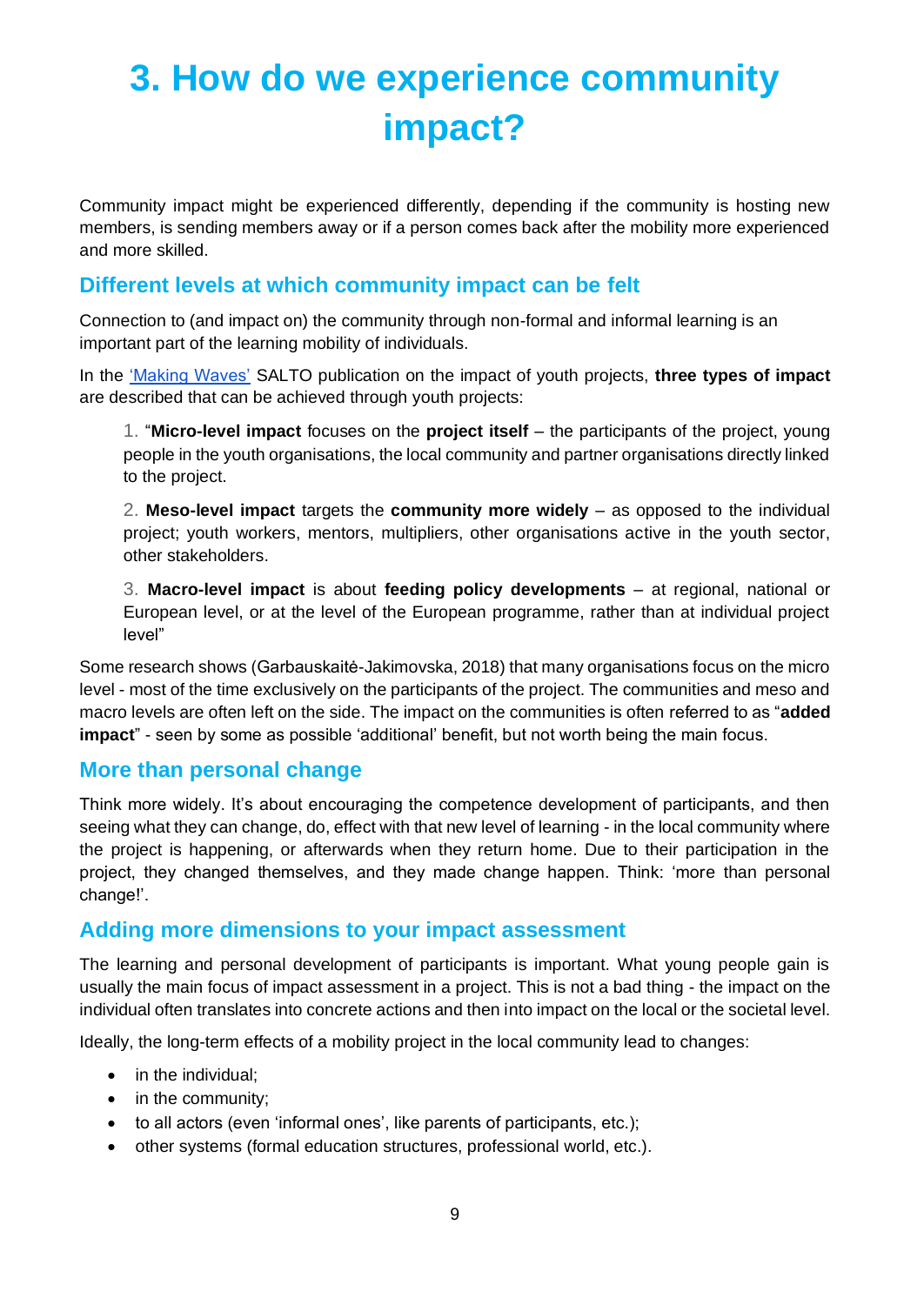## <span id="page-9-0"></span>**4. How to know if the impact is there**

*(and when/how to measure it)*

*Decide what kind of change you want to see after your project. Think about what can be the best tool to measure this change. Use the same tool before, during and after the project. To see how the change is happening, include observation of the community in your project's monitoring strategy. The change that you will see in the answers before and after the project (or notes from the observation) will show the impact that your project had. (Practical Guide - Visual Slides)*

## **Why measure?**

'When designing policies, interventions, programmes, projects, activities and so forth, professionals need to know whether what is being done is likely to be of some help, and if so, to what extent. That extent may then be monitored to illustrate the impact. Without being naïve about the ways in which policy and practice interventions are actually shaped, we assert that sound evidence on and from young people offers a better base than ideology or intuition.' (Petkovic et al. 2019: 6)

How does this apply to my project, you ask? Let's say you are planning a Solidarity project with an aim to bring the community together for (by) building a playground. The aim is clear. The impact that you expect is that the members of that community will get to know each other, might build friendships, might get inspired by achieving something together, might start developing other activities, might join forces to solve other issues they are facing, etc.

This is a lot of 'might', so in order for you to know if it happened, you will need evidence. Real proof that the activities that you have implemented have worked in the way that you planned. And if they didn't, it is also important to know where the issues were, how to adjust the actions, plan other activities that would lead to the change that you wanted to see. Having evidence that your activities make a difference could also help you to prove the funding bodies that your activities are worth financing. It also gives a level of recognition to the participants, their friends and family and others in the community, that the project they were involved in was a positive thing.

## **What does measure mean?**

To measure usually means to gather evidence which allows us to see if something has changed - for better or for worse. Or if, and to which extent, something complies with particular indicators. Impact can be defined through the **if… then…** type of statement. Although it seems an easy answer to this question in the social world, it is usually very difficult to isolate the effects or impact of some actions, especially multidimensional youth projects. In measuring the community impact of Learning Mobility, the difficult part is to assess if the change that happened in people's lives or perceptions is connected to the actual Learning Mobility or if it was influenced by other experiences. Therefore, we cannot say that "something has shifted in a community only because it was exposed to Learning Mobility" or "it was X that changed this situation or helped this person learn". What we can say, for example, is that "before the project the community members were reserved about foreigners; after the project they have expressed curiosity to speak more to people from other countries."

## **When to measure?**

**BEFORE:** If you want to measure if something has changed, you need to see where it started from, where it ended, and mark the difference. That means that the thinking and preparation beforehand is very important. Without a baseline measurement, you can't measure any effect or change - only people's opinions. Talk to other stakeholders about what social change means to them - make sure you are measuring and reporting on the right things.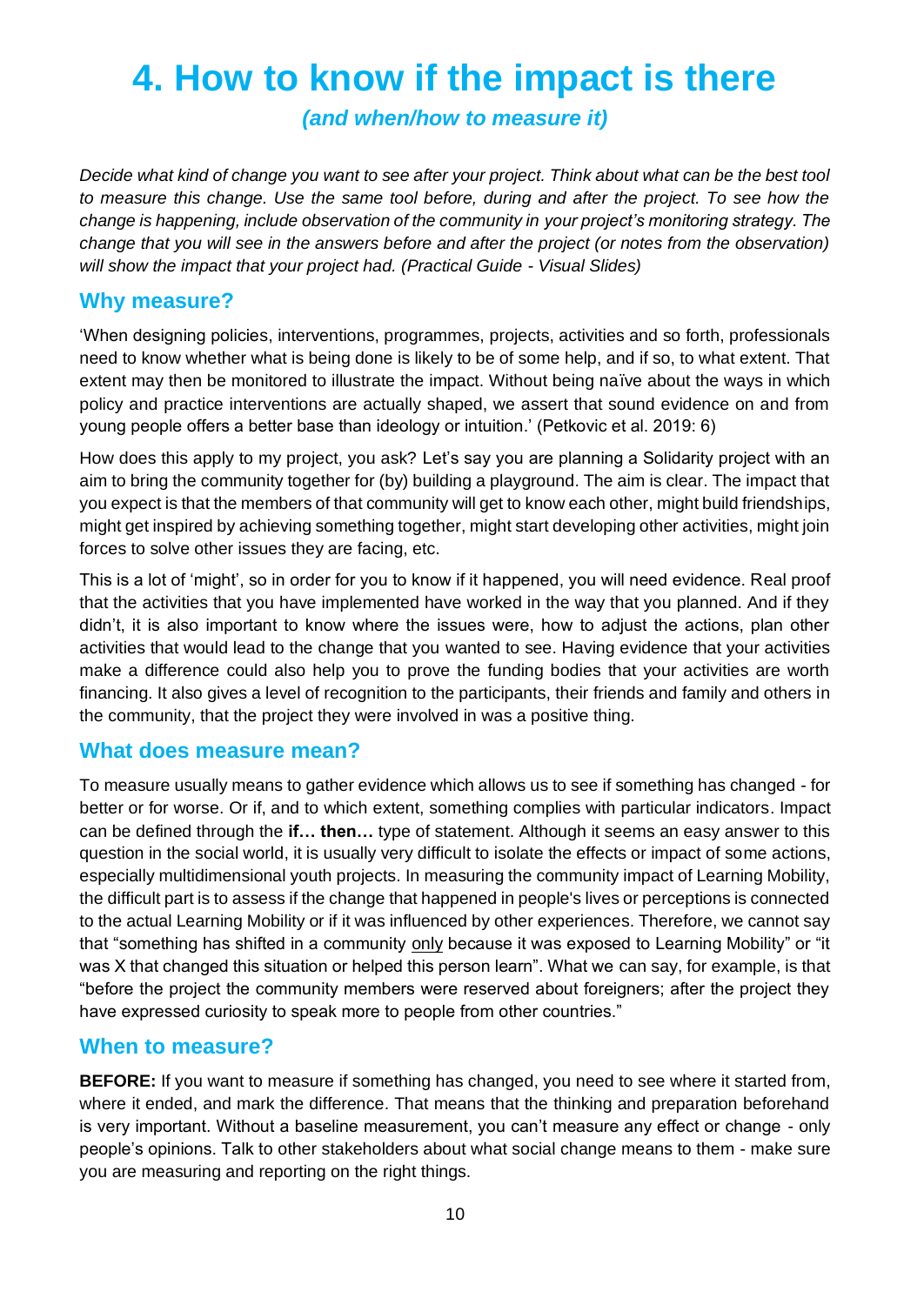**DURING:** Daily or mid-term evaluations and reflections are important to measure progress as you go along, and to take time to consider what impact the project is having. Remember that these should include intended and non-intended changes - leave space for the open questions like 'what else is going on? What other effects are happening?'.

**AFTER:** Directly after the project has finished, it's important to reflect back on what has happened. And a while afterwards, in follow-up measurement, the long-term impact can really start to be measured. Remember that any longer-term measuring for learning mobility projects would probably need to be done remotely/online, so consider who would that exclude?

Some more resources are available on the Quality! Mobility App, on how to [measure the effects](https://www.qualitymobility.app/resources/search/181) of your project, do an [impact evaluation a](https://www.qualitymobility.app/resources/search/141)nd how to decide [what](https://www.qualitymobility.app/resources/search/140) to evaluate.

## **What tools can we use to measure the community impact?**

In order to measure impact you do not need to be a professional researcher. Anyone can do it - and you too :) You can construct the tools that would allow you to see the change in the community that is of particular interest for you, your organisation, your project. As someone smart once wrote - 'if you can describe it, you can measure it!'. Here is some help:

**Quantitative research tools** help to measure and assess the level to which something has changed. It can be done with:

- Questionnaires before and after the activity or a project;
- Measurements before and after the activity or project (for example assessing quantitative change - did more initiatives emerge after the project? In this example, you could assess the existing data on the number of activities that took place, for instance, in the year before the activity/project started and then the ones that took place a year after the activity/project ended. Another option can be to use rating scales, for example, to assess if the members of the community feel that the project/initiative improved a specific aspect. Think about the following statement: "This mobility project promoted the participation of local young people in volunteering". The scale to measure this could set as options 1 (strongly disagree); 2 (somewhat disagree); 3 (neither agree nor disagree); 4 (somewhat agree); and 5 (strongly agree). This would give you an idea on how the members of that community position themselves based on the different (scale) options, so you can quantify it and interpret it, namely to improve your future activity/projects or to replicate it with adaptations.

**Qualitative tools** can help us understand the experiences, processes, assigned meanings and look into community impact more in depth with:

- Case studies;
- Observation;
- Longitudinal studies with a group of young people and communities which are exposed to Learning Mobility;
- In-depth interviews before and after Learning Mobility;
- Focus group discussions with representatives of a community before and after the Learning Mobility;
- Any other creative research tools (photo, video, diaries, etc.) that you can do before and after the Learning Mobility to see if there is a change and what kind it is.

There is no ideal type of impact evaluation that can be appropriately applied to all contexts. In most cases, you will most likely need to combine both quantitative and qualitative tools. In any case, because community impact is such a broad and complex topic, it is important to consider a **methodology that is 'fit for purpose**'. Be specific about the particular aspect/dimension of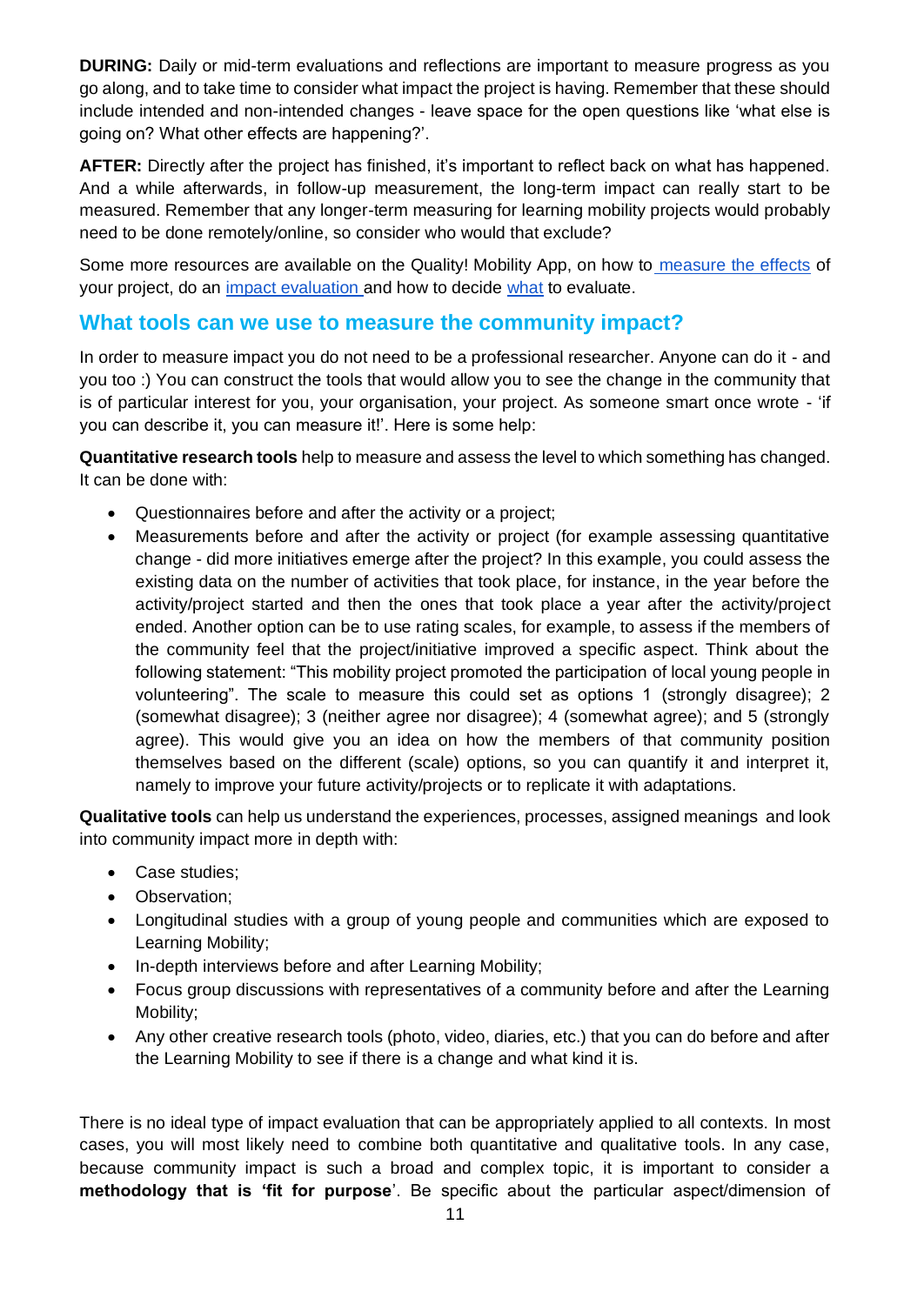community impact that you wish to assess and measure. Do research before and after the project, then compare the results, according to the resources available and the size of your project. Don't get discouraged by massive longitudinal studies, sometimes the solution might be as simple as to collect interviews in the community before and after the project with the key points that you would need to assess. This might also be done remotely through online surveys, interviews or focus groups with representatives of the local community. Make sure you involve the community members and not only the people from your organisation to talk about the community impact.

To understand about youth research, and how it can be used in learning mobility projects, check "Youth Research: The Essentials". It should help with the usefulness, scope and purpose of research on youth, and how different people can make use of it.

## **What about things that aren't measurable?**

Be aware that not all evaluation results are directly measurable - but this does not mean that they don't exist. What can you [do about it?](https://www.qualitymobility.app/resources/search/140) Make them more visible, highlight dimensions of the outcomes that can be difficult to quantify, describe evidence to show them and to analyse their complexity.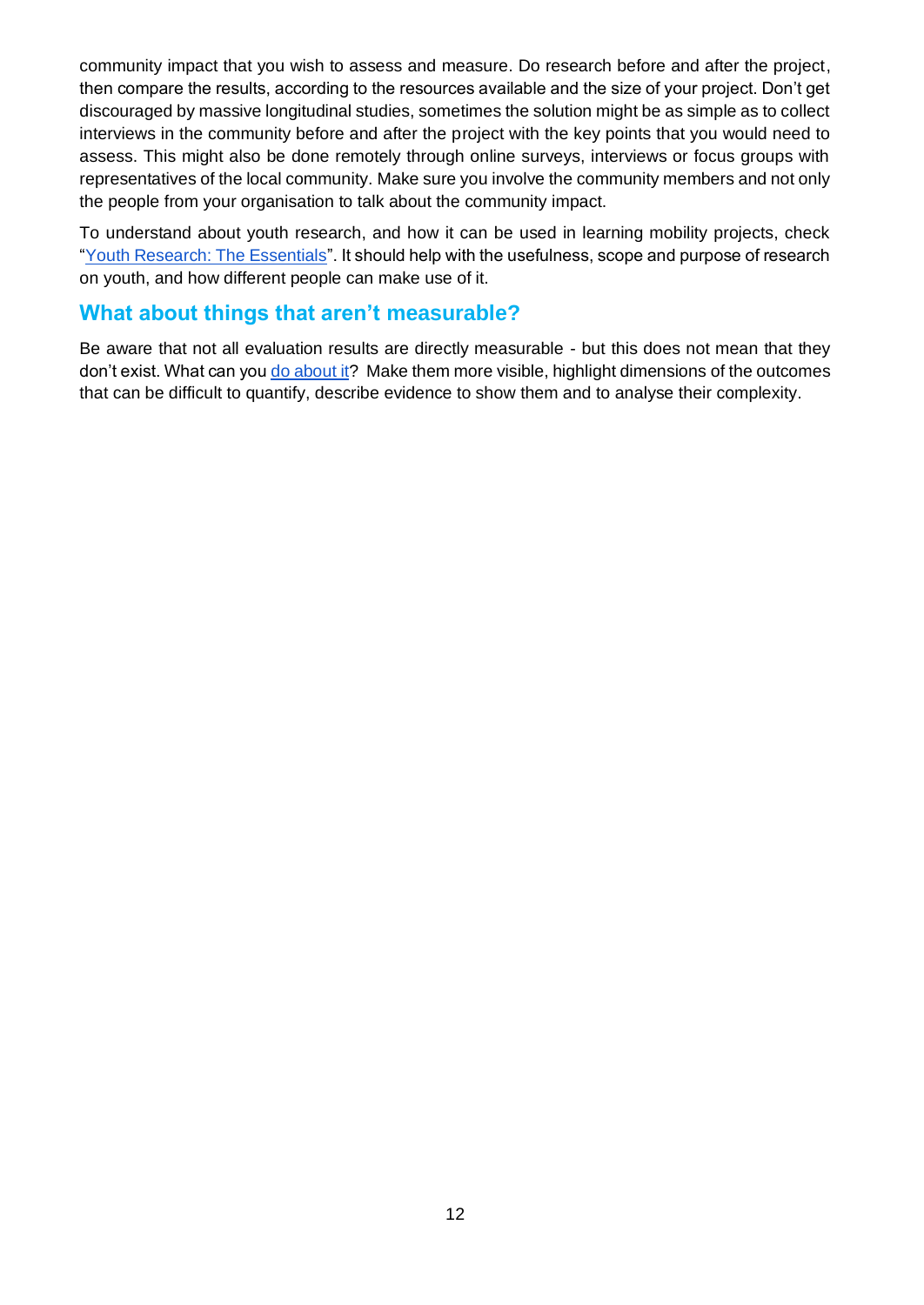# <span id="page-12-0"></span>**5. Community impact in European Solidarity Corps Projects**

There are many ways for the different European Solidarity Corps project types to impact the community. Participants themselves are very often the primary target group of a European Solidarity Corps project - for them as individuals to learn, develop competences and experience new things. However, projects are not held in a vacuum. Simply having 'new' people staying in the community can have an effect. And the activities and projects, planned or unplanned, can affect the locality.

## <span id="page-12-1"></span>**Possible Effects from all types and formats of European Solidarity Corps Projects**

A good project is based on the need of the community, and once problems are identified, ideas can build on how to approach that need. The first step of having a **raised awareness** of locals of the specific chosen cause or need, means that already something has changed.

Many European Solidarity Corps projects have a specific aim to improve something **physically** in a community - a youth club, a playground, a community space, educating others etc. Some examples of this are: infrastructure can be improved - both existing, or something new; the local environment can be worked on, to become cleaner, more protected, or given a fresh lick of paint. Learning mobility projects can also have an effect on people's health (for participants, and non-participants), related to their physical, mental, social and spiritual well-being.

Part of many people's understanding of the concept of solidarity is standing with others and working with and for others to make a positive change in society. This can be shown in the effects of some types of solidarity actions in the community that have a longer-term **system change.** This can be a more sustainable change, aiming to change the cause, not just helping to deal with the effect (e.g. changing the local policy about garbage recycling, not just picking up plastic litter that is discarded). Working to adjust policies, procedures and processes with an aim for things to work differently in the future, preferably with more inclusion of others within the system or an increase in the services provided to a wider audience, can equalise disadvantages through the increase of social justice. Specific identified problems can have their resources increased - human, financial, materials, energies, etc. Increasing the sense of community cohesion is an effect in itself, which can lead to (and the impact can be shown through) an increase in the feeling of safety, for example. Strengthened and improved participation of young people means they can create change themselves through their actions, and that their voice can be heard through engagement with policy makers to make a change that reverberates on a wider meso level (or even meta level!) in the community.

The stronger connections and relationships between different actors and stakeholders in the community can lead to improved level of trust and win-win relationships of mutual benefit that come through an increase of **social capital.** This can be within the same group (bonding) or bridging to a different group of people.

The **participants** directly involved in a European Solidarity Corps project often have new experiences that challenge themselves out of their comfort zone, and help them learn and develop new knowledge, skills, attitudes and values. This competence development is the output of a project. What they do with this change in themselves - the change they make because they have changed, what the increase in competence affects - becomes the impact of the project. For example, further involvement in other activities, volunteering, organisations or projects after the European Solidarity Corps experience has finished, or later on an increased involvement in education, employment, training etc.

It's not just those that participate directly in a project that experience change. There are many **other members of the community** that can be affected by a European Solidarity Corps project too:

• people that connect directly to the participant as they take part in preparation activities - such as their family, parents, their friends, their peers at school, or others they are in contact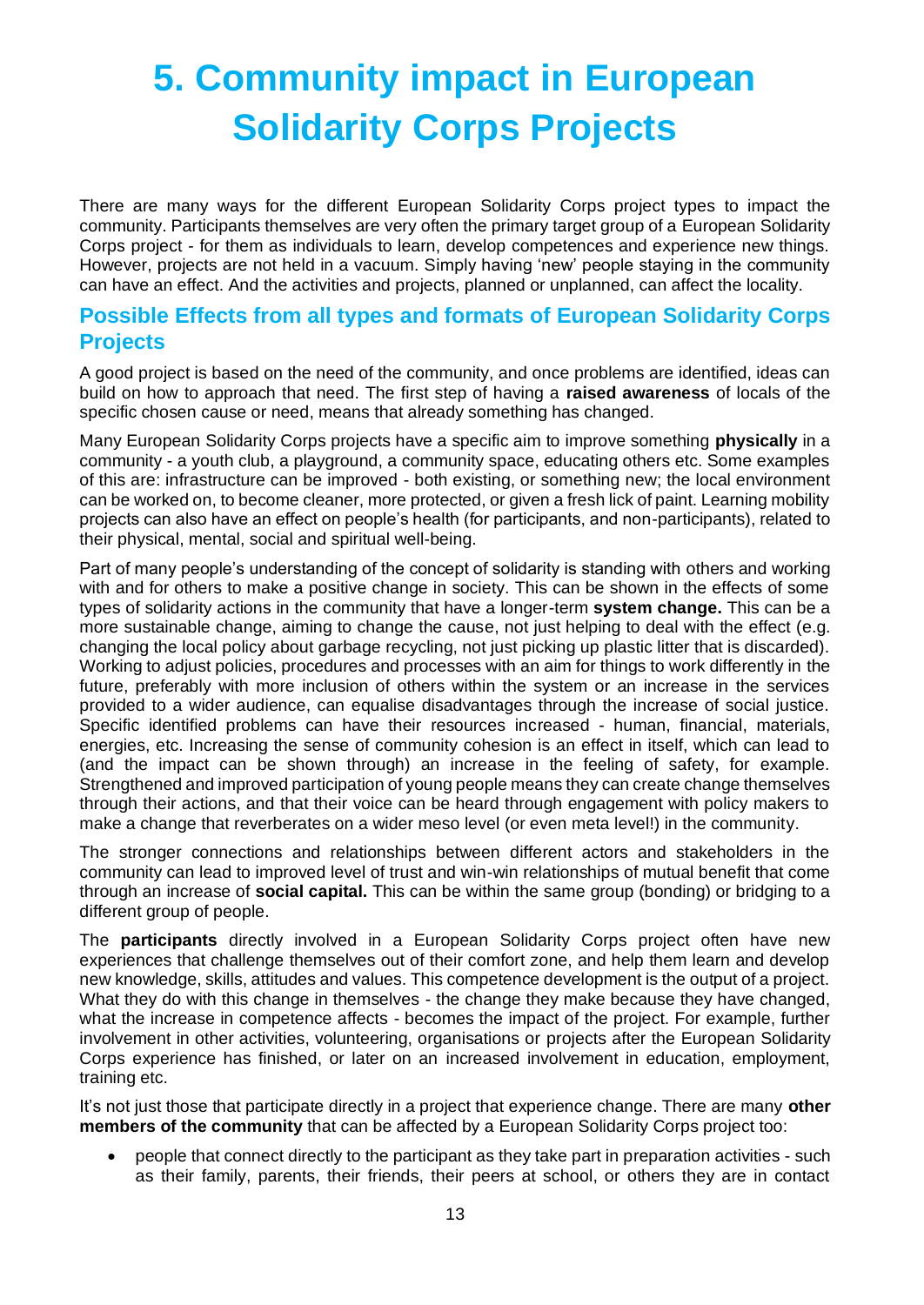through other activities (sport, music, organisations etc);

- staff at the applicant organisation that are involved in thinking through the project, and those that are not directly involved, but observe it or are affected by it;
- those who are involved or impact by the project by the change that the project makes which could be other NGOs involved as partners in the project, who are contributing something or helping make it happen somehow, by the suppliers/venues that are used by the project, or by the target audience of the project events/activities;
- people that are affected by the results of the project those that use the new facilities that are built, or are affected by the output or outcome of a project;
- people that are aware of the project who might see a poster or walk past a street party.

There are definitely more effects of European Solidarity Corps activities and projects. These above are just a few that could help you think of what to change for yours.

## <span id="page-13-0"></span>**Elements for quality community impact**

There are some transversal aspects of community impact that can improve its value. Here are a few to start building on and to spark ideas. You might think of more.

- Community impact of a European Solidarity Corps Project should be connected to the values of youth work (this differs in many places, but can include: voluntary involvement, centred around the engagement of the young person, working with respect to develop attitudes, skills, knowledge, behaviour and values, respecting difference and promoting participation). The project should also connect to the European values of respect for human dignity and human rights, freedom, democracy, equality and the rule of law.
- European Solidarity Corps projects elements must be based on an assessed and proven need in the community. The change that is made through the project must be something that needs to be changed in the first place. It might also be that other changes or impact is felt, that was unplanned. But the planned changes should reflect the original need of the project.
- [Research](https://www.salto-youth.net/downloads/4-17-4046/4TDS%20Study%2020200421.pdf) was carried out by the SALTO European Solidarity Corps Resource Centre to find the common ground for the concept of 'Solidarity' (Baclija Knoch and Nicodemi, 2020), asking practitioners, policy-makers, researchers and young people their opinion. Although no 'one' interpretation coalesced, a common ground was found of 4 main cornerstones and 7 supporting concepts. Projects related to the concept of Solidarity should therefore connect to: Inclusion, Human Rights, Active Citizenship and Empathy, as well as Social Justice, Strengthening communities, Responsibility, Equal Opportunities, Support, Active Participation and Volunteering.
- An inclusive approach is necessary for supporting young people with fewer opportunities. Community impact should reach outside the usual 'bubble', and allow for a wider effect to more people, including those that might not normally participate, or who need more support to be able to participate equally with others.
- Consideration should be given to the 'bonding' elements of the social capital of a community group (within the same group, building a stronger bond) and the 'bridging' elements connecting outwards to other community group(s). "Following Putnam (1995, 2000) and Gittel and Vidal (1998), the bonding element (internal to a group) can be seen as exclusive, and the bridging element (reaching out to others) can be seen as inclusive."<sup>2</sup> Both these things can happen at the same time. Consider where the emphasis of social capital is for your project or process - within the same group, or bridging outwards to a different group? This can help improve the quality of your community impact.
- The change made through a project should be measured, against a baseline agreed on at the beginning, for both intended and non-intended consequences. Measure the planned objectives for your project - and also consider other effects (non-intended, unplanned, positive or negative). This is outlined in the Quality Framework for Learning Mobility (EPLM, 2018), principle 19.
- There are many levels that projects can impact local, regional, national, European, global... It's important to consider, and frame, the level of impact. European Solidarity Corps projects

 $2$  Idem.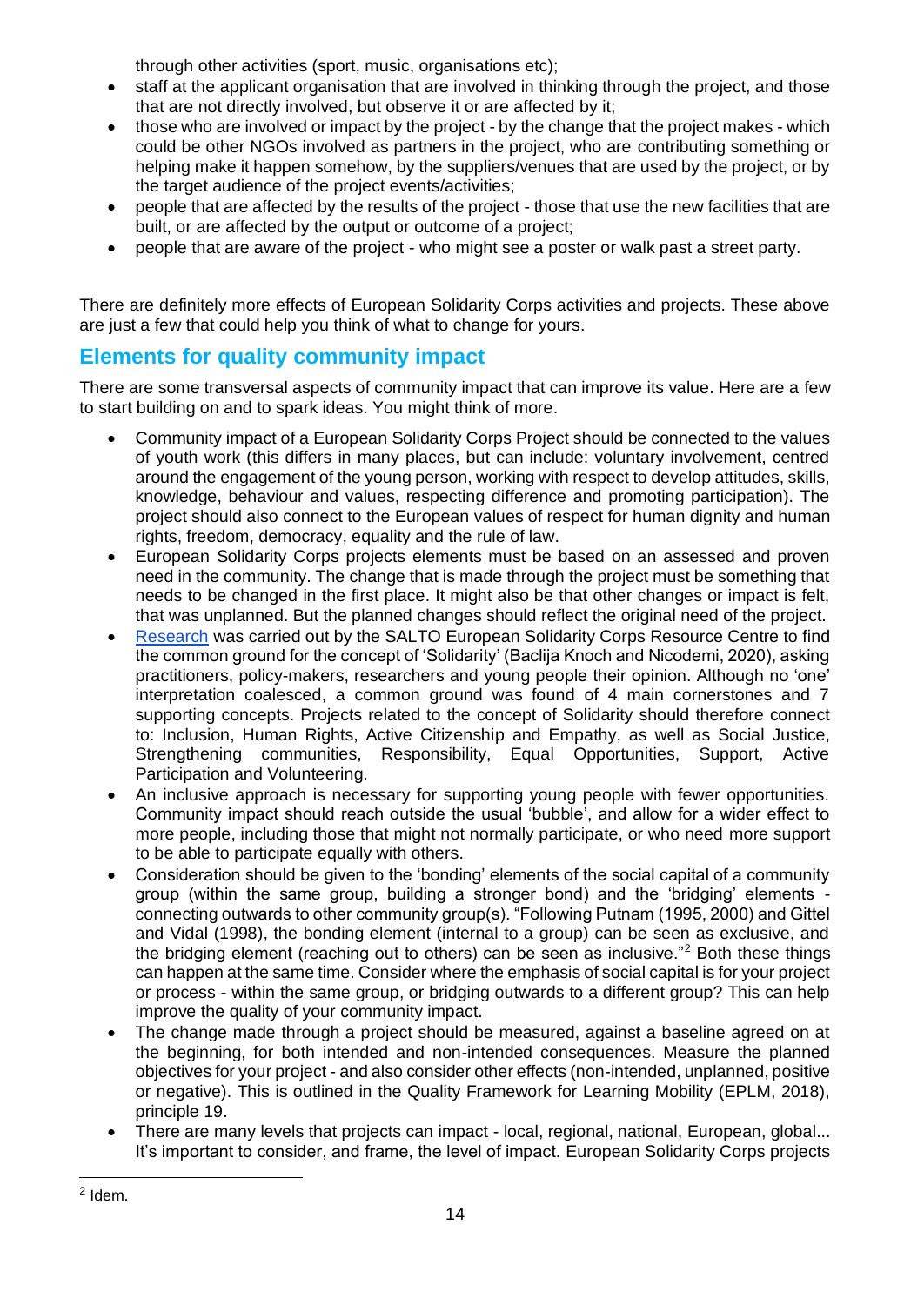can have impact at all of these levels - or at more than one level at the same time.

• Impact and change should be aimed for in a long-term and sustainable way. Making the community impact something that has a wider impact (affecting as many people as possible), or a longer impact (e.g. on future generations) guarantees its durability and longevity.

## <span id="page-14-0"></span>**Different examples of Community impact for different project types in the European Solidarity Corps**

The different types of projects that can be funded by the European Solidarity Corps can have different types of impact on the community. Remember that all projects have a preparation, implementation and follow-up phase, and the impact can vary (or be expanded) for each of those. Impact of a project can be on a personal, organisational or community level, and sometimes focusing just on the community level can be a bit artificial, as often these levels are interdependent or interconnected.

Here are just some examples of how the different projects can change things on a community level (we are sure you can think of more):

#### **Solidarity projects can have an impact in the community by:**

The positive communal effect that the outcomes of the social action will have, as well as the process of the project benefiting the community from an increase of commitment, participation and active citizenship of the young people involved (and hopefully a reduction of any possible anti-social behaviour). It channels values, attitudes and behaviour into a positive direction. This brings European values and resources to the very local level.

The outcomes and impact of a solidarity project can raise the profile and visibility of an applicant organisation or group on the local or regional level. They can also expand the role, ethos and recognition of volunteering; improving cross-sectorial working and strengthening relationships between different actors in the community (eg. inter-generational connections) and thereby developing a wider eco-system of youth and community work and building social capital for the participant organisation(s) on the local/regional level.

Solidarity projects can reinforce communities of interest, or combined senses of identity around shared values or common objectives, and can increase community cohesion through social mixing of people with diverse identities.

#### **Solidarity jobs and internships can have impact in the community by:**

supporting the organisation or employer that is running the project. This project type increases the resources available, providing continuation after other (volunteering) funds are used thereby increasing sustainability and providing more support to the civil society sector. A job/internship project can increase the benefit that the organisation provides to the community, giving a longer-term effect to an individual project and increasing social capital on local and regional level. A job/internship can support a skills shortage in a sector or a place.

#### **International, in-country and team volunteering can have an impact in the community by:**

benefitting from the interculturality, such as increased competence in languages that a volunteer from abroad brings or sharing practice internationally/between communities. Having a different perspective, or someone with an alternative approach, can sometimes help a community reflect differently on their views and impressions around a need, highlighting strengths and weaknesses through the process. Hosting someone new in the community takes some understanding and adaptation, showing the positive impact on cultural/intercultural competence within communities.

The attitude of participation in social action projects in the community (which often the volunteers in European Solidarity Corps projects help initiate or deliver) can also positively impact the integration of those with fewer opportunities and promote social cohesion. Again, this is bringing European values such as inclusion down to local level. More (new) members of the community can be involved into volunteering activities and this can lead to better recognition of volunteering in the community.

The connection between volunteers and organisations in different communities can build social capital on the local, regional, national and international level and help communities to profit from shared resources/alternative funding sources, such as national or bilateral funding that is not available for all countries. It increases the sustainability of sending and hosting organisations and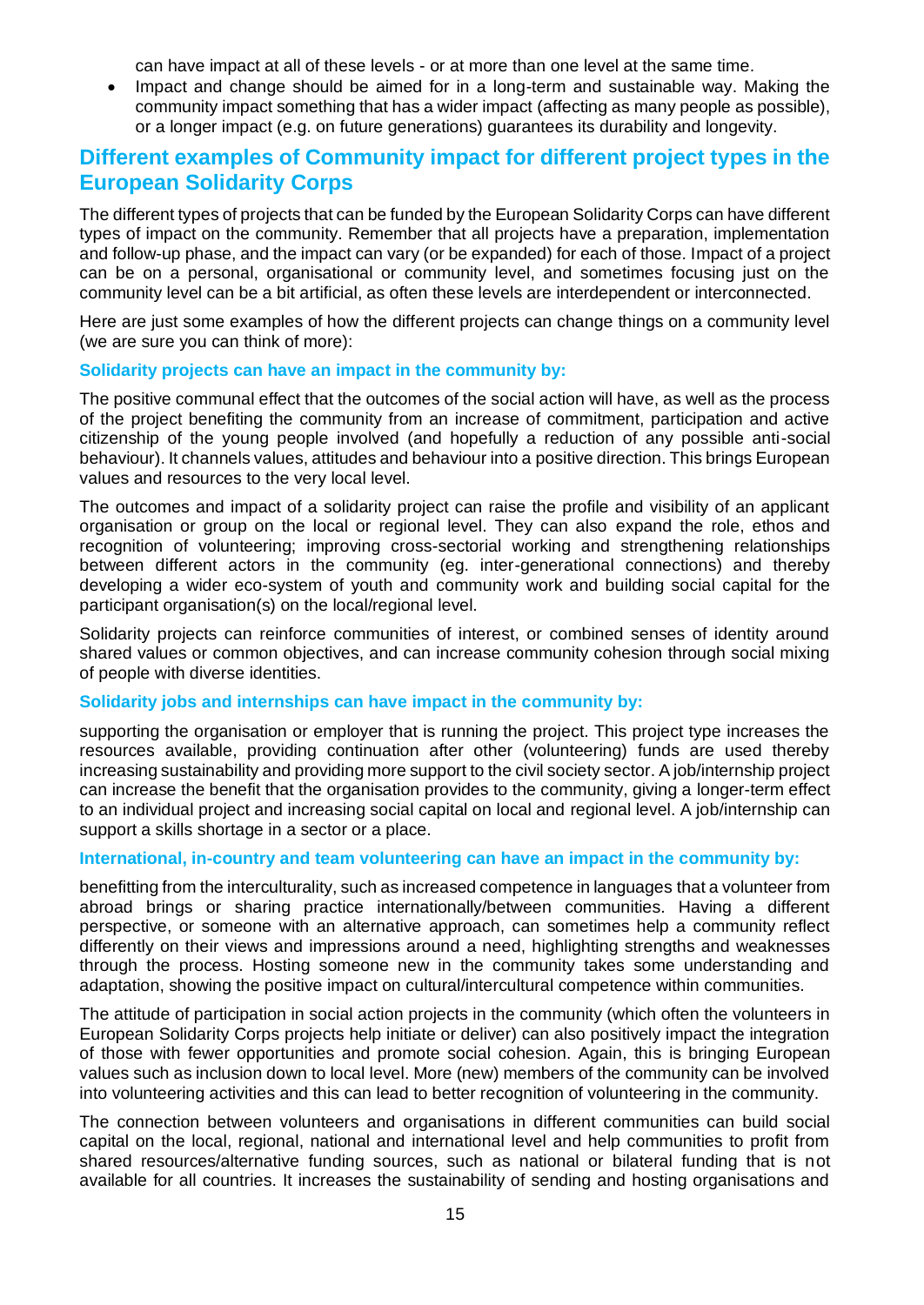therefore increases the long-term effects of the services and support they are able to give to the community where they are based. Volunteering funded through the European Solidarity Corps can also multiply the different communities to be impacted (sending, hosting, online communities etc).

Team volunteering has an obvious focus on team skills, especially for young people who are less privileged, and creates a 'community' in and of itself, with another layer of a sense of belonging: within the team itself (within the group).

On return back home after the experience, there is increased potential for different types of impact by the upskilled volunteer to a home community; the experiences and perspectives they bring back can lead to a development of global perspectives and raise development awareness in the wider community. Returning volunteers have the capability to impact their home (sending) community by shaping others' attitudes, changing mindsets, and bringing in alternative perspectives that were learned during their mobility project in a different community.

These are just some of the possibilities for specific European Solidarity Corps activities and their impact on the community. It should be noted that analysing the community impact a European Programme can have is a ripe area for research, mapping, exploring and measuring in itself - but outside of the scope of this introductory Practical Guide right now!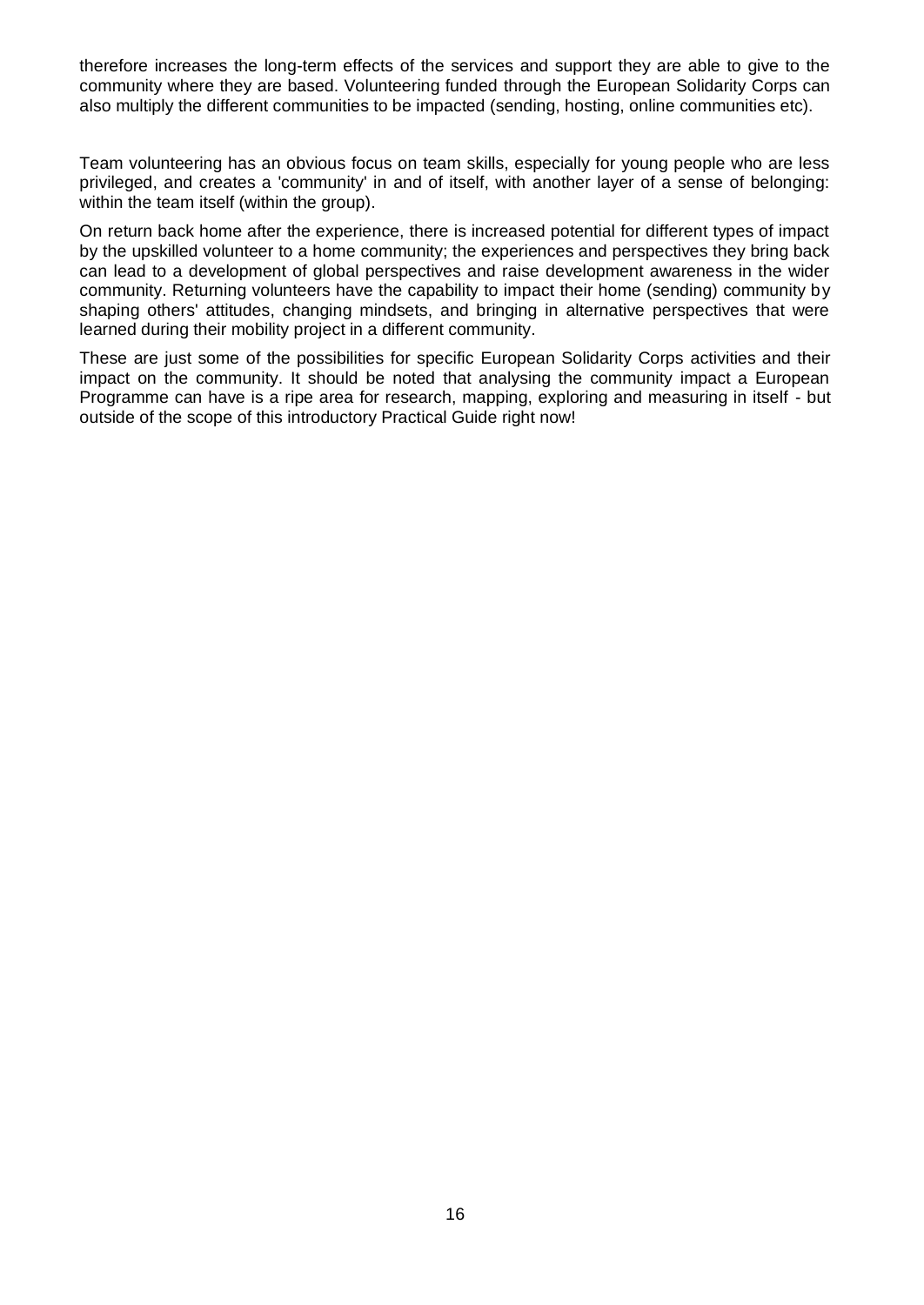# <span id="page-16-0"></span>**6. Good practices on learning mobility for more and stronger community impact**

*For more practical tips when organising learning mobility projects, check out [www.qualitymobilty.app.](http://www.qualitymobilty.app./)* 

Here below are a few ideas from a few different perspectives. We hope they inspire your thinking, and get you to look at community impact differently. We hope you can build on them, and create even more ideas and ways to connect learning mobility projects (and all the processes before and after the activity) more to the community. It's organised in a HOW-WHAT-WHO logic. Ways how to prepare yourselves and your project to increase and improve community impact, what different practical ways you can do during the project, and who could be involved.

## <span id="page-16-1"></span>**How to increase community impact?**

#### **Build quality connection to others**

**Involve host communities** in your project implementation and facilitate **mutual learning** between participants and locals. This can be achieved by **supporting the initiatives** of other local groups and organisations and by increasing your s**ocial capital**: new connections, networks and resources. Make use of the **public spaces** available and widen your reach by engaging local (young) people in some **programme activities**, always ensuring a **balance** between participants and locals. Be mindful of the **uniqueness** of hosting your project in that specific community and reflect and debrief with young people on how to t**ransfer** lessons learned into their own personal context when back home in their sending community. For local European Solidarity Projects, the young people are part of the community where the project happens - but can still reach out wider to others as part of the project, and afterwards.

#### **Balance the competence in the project team**

Make sure the staff member is ready and competent enough to **guide and mentor young people** to get involved in the project, fostering their **readiness to interact locally**. A good approach is to **empower young people's emotional and social competences** (self-esteem, resilience, ...).

*Other useful tips:* the staff should have a good level of **knowledge about** the local area/issues/needs/people and appropriate access to it; they should have resources to incorporate these needs into a programme; make sure that you have the right (balance of) **competence and resources** in the staff team; also, make sure to have a diverse team composition taking gender, inclusion aspects, age, etc into consideration.

#### **Prepare participants**

Start from the clear motivation and expectations of young people and recognise their ideas and views regarding the interactions with the local community. Prepare the group for the interactions: what to do or not to do, intercultural preparation, how to deal with local resources, surroundings, etc.

#### **Cooperate with other sectors**

First, **brainstorm** all the contacts who could be interested or affected by your project. You can then **reach out to other organisations** to inform them about the project and invite them to be connected to it. Your project will have more community impact if you **work together** with these other actors. Think: who can contribute through **common action** as part of your project? How can you find a **winwin** for this interaction, so both sides gain from being connected? Think about: **exchanging good practices** with each other, understanding what **social change means** for them, sharing the **needs assessment** of targeted groups and **involving** them at all times in your project's milestones (briefing, preparing, planning, implementing, follow-up and in the main decision-making processes). Create social media groups (Facebook, WhatsApp, etc.) not only for the participants in the learning mobility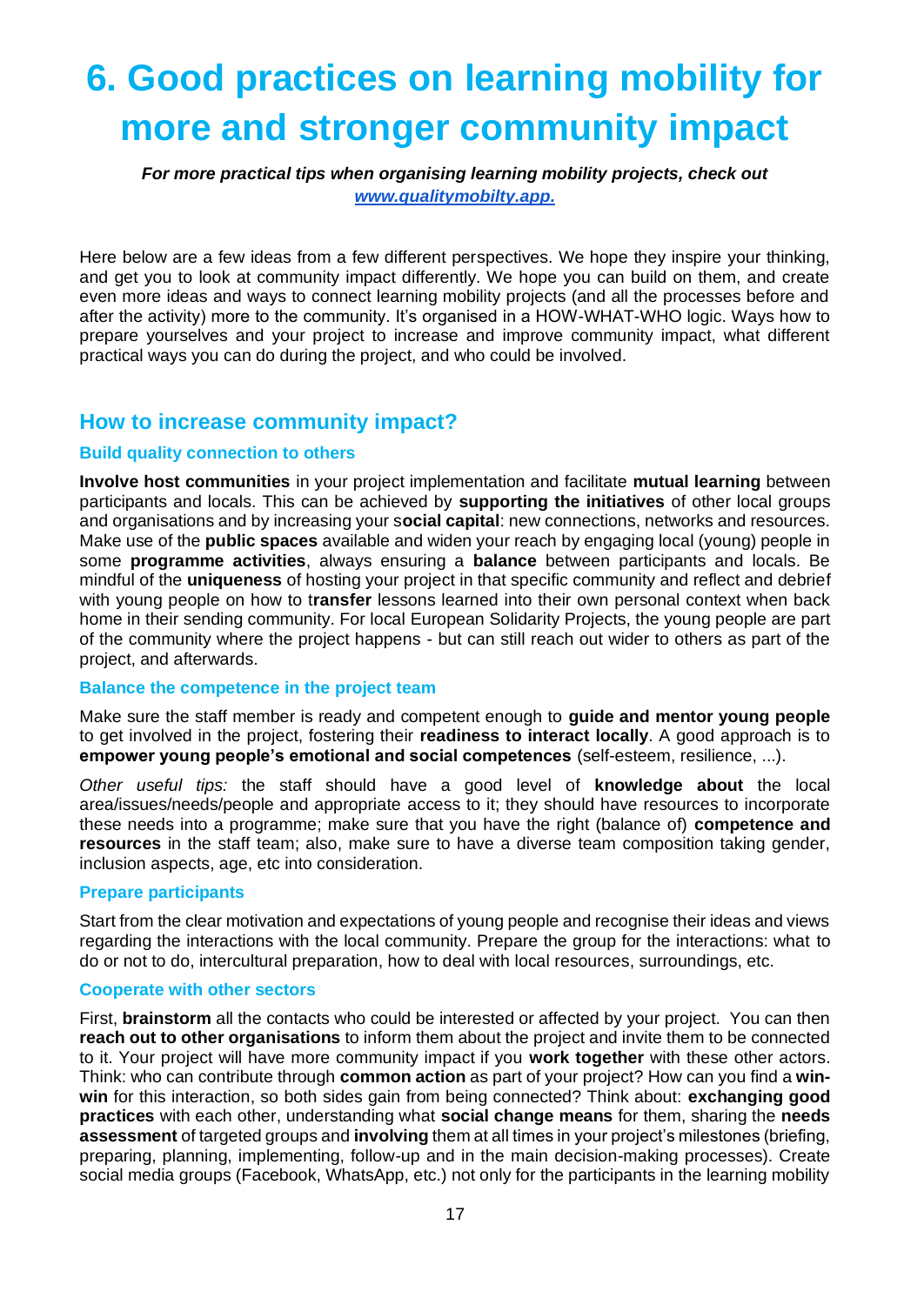but including other stakeholders as well. Think how to build **meaningful relationships** with people that have a specific role in the project - don't take their contribution for granted as a one-off. This will help build a more sustainable **social capital** for you and your organisation. Do intercultural and language preparation for everyone that might need it.

#### **Work on inclusion**

Include more young people who do not usually participate in learning mobility projects. Reach wider into the community to find them. Have someone directly activating and supporting the young people with fewer opportunities, with a problem-solving attitude to make sure that all who want to can participate. Have a way to collect everyone's **needs**, and enough resources to provide for those; make sure **equality is a value** throughout the project.

#### **Evaluation**

You need to assess **how and if impact is there**. We showed you some ways to measure this in this Practical Guide. You could include the participants, organisations, contributing partners and locals in the process of reflecting on the impact of the learning mobility on them and their community. This is called **participatory research**. Consider also **longer-term** evaluation (more than a couple of weeks after the event), so remember to collect people's contact data (but be careful of GDPR)! Evaluation isn't something to think about after a project - it should be planned from the **beginning as an integral part.** 

#### **Promote common achievements**

It is important to promote (and celebrate!) the **synergies and common achievements** that you create with the local community. Why not organise **public presentations** of experiences/results or results through a **round table or forum** and to i**nvolve experts** on the topic, or **share the results or final product** of your project with them?

#### **Respect the community**

It is important that your project is not a **'bubble'** and that you fully respect the community. It is difficult to ensure positive community impact otherwise. You need to: understand the **community concerns and priorities** and support **collective** community decision‑making processes; build on the existing traditional social practices of community cooperation (**don't impose solutions**); use a communitybased approach, allowing the community to **express its needs and agency** regarding their own empowerment. The key is to be mindful, creative and humble and keep to the **Do No Harm** principle (i,e. not to exacerbate discrimination, stigmatisation or abuse of any kind).

#### **Reintegration**

(Positive) community impact in the host community where the project takes place is wonderful, but you can also expand it to reflect on participants and on the community they come from (sending community), and that is why community impact has so much potential. When someone returns home from a mobility project, plan with them how they will multiply their learning and what ideas they have for further change?

On an organisational level there can be learning and change too - how will the experience, new opportunities and lessons learned affect the daily offers and activities of both the hosting and sending organisations?

#### **Sending community**

The sending community has assets and strengths that should be identified and mobilised before, during and after the learning mobility project. The project can increase the sending organisation's capacity and resources too, and affect future decisions and actions it takes.

This will also allow you to improve its openness and resilience, through lessons learned.

Very important! Remember that there are no "size fits all" solutions, your community has its own identity, priorities, resources. Bring the added value of different communities together, but remember to be flexible and open to be able to maximise positive impact.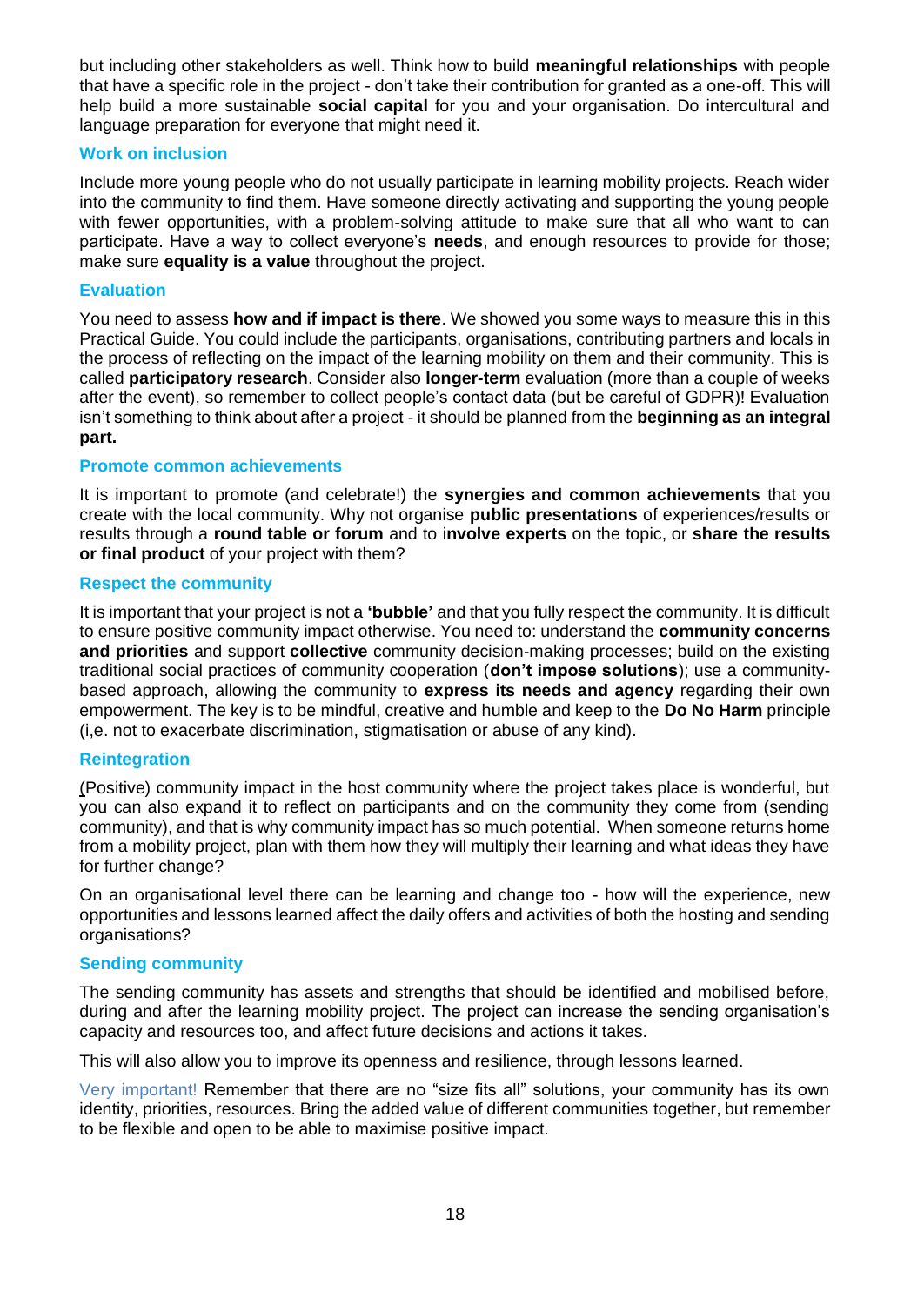## <span id="page-18-0"></span>**What can you do practically?**

#### **Do your project activities in/with the community**

To have a positive impact on the community, think how to fully embrace it and engage with it. Some **practical ideas** that you can pick up on are: treasure hunts, city tours, charity work, interviews with locals, street art and other artistic initiatives, flash mobs, local wildlife conservation activities, sports events, cooking parties, street feasts, NGO markets or festivals, visits to young entrepreneurs, welcome parties with locals, local experts/associations on different topics in some projects activities, workshops in schools, local video or TV, etc… (the sky's the limit!)

#### **Do activities with others outside the structured learning programme**

Programme activities are important, yes, but non-programme activities are also a good way to maximise community impact. Consider organising **homestays** for participants, meetings with host families, **meetings for the wider family and friends** of the host participants, an intergenerational **lunch or dinner with locals** in a social café or bar. Also, **public (street) parties** are great initiatives.

#### **Multiplier events**

Not everyone that can benefit from the impact of your project can effectively participate (eg. time, scope, geographical, financial constraints). Prioritise organising multiplier events that will reach a **wider audience.** Some **ideas that you can elaborate from** are: to invite friends, family, neighbours, politicians, journalists, experts, school teachers, religious leaders, other NGOs.. to organise a longer time exhibitions of your project in community venues (library, town hall, community centres, local notice board, …)

## <span id="page-18-1"></span>**Who else can you include from the community?**

#### **Different people on different levels**

No learning mobility project is an island so think how to connect on different levels with others.

Consider inviting **local politicians and stakeholders** to the project and suggest that they welcome your group in the Town Hall. Be careful not to encourage tokenism though - they should be involved before, during and after the project in a specific way or role. Other ideas are to invite **potential employers** to the final evaluation to see the skills learned by the group or to join other organisations with a similar mandate to yours but with different audiences, to widen your reach.

Connecting with other organisations can also result in **skills swaps,** so you can both benefit from different sets of expertise. Libraries, museums, schools and other NGOs are excellent partners which can support you to transmit project outcomes to the broader community (family, friends, teachers, etc…).

Think about the participants and their **circles of contact** - school, friends, hobbies etc. Maybe there are connections that can be made there?

Local participants that **participated in previous** or different projects surely have a lot to share, why not engage them in your current project?

Maximising positive impact is the goal - prioritise positive communication with different people with different backgrounds and mentalities to give better integration into the host environment, and help local people benefit from the intercultural learning experience.

And for some long-term impact? Leave something behind that will remind the community of your project/initiative - a memorial plaque? A tree planted? Artwork in a public space?

#### **Other European Solidarity Corps potential applicants**

Useful tip! Why not connect to organisations who could also be applicants to European Solidarity Corps, to work together as part of the same bigger community linking not only locally, but potentially connecting them to others internationally too, such as:

Informal groups of young people, church, mosque, chapel, synagogue, sports groups, school, scouts,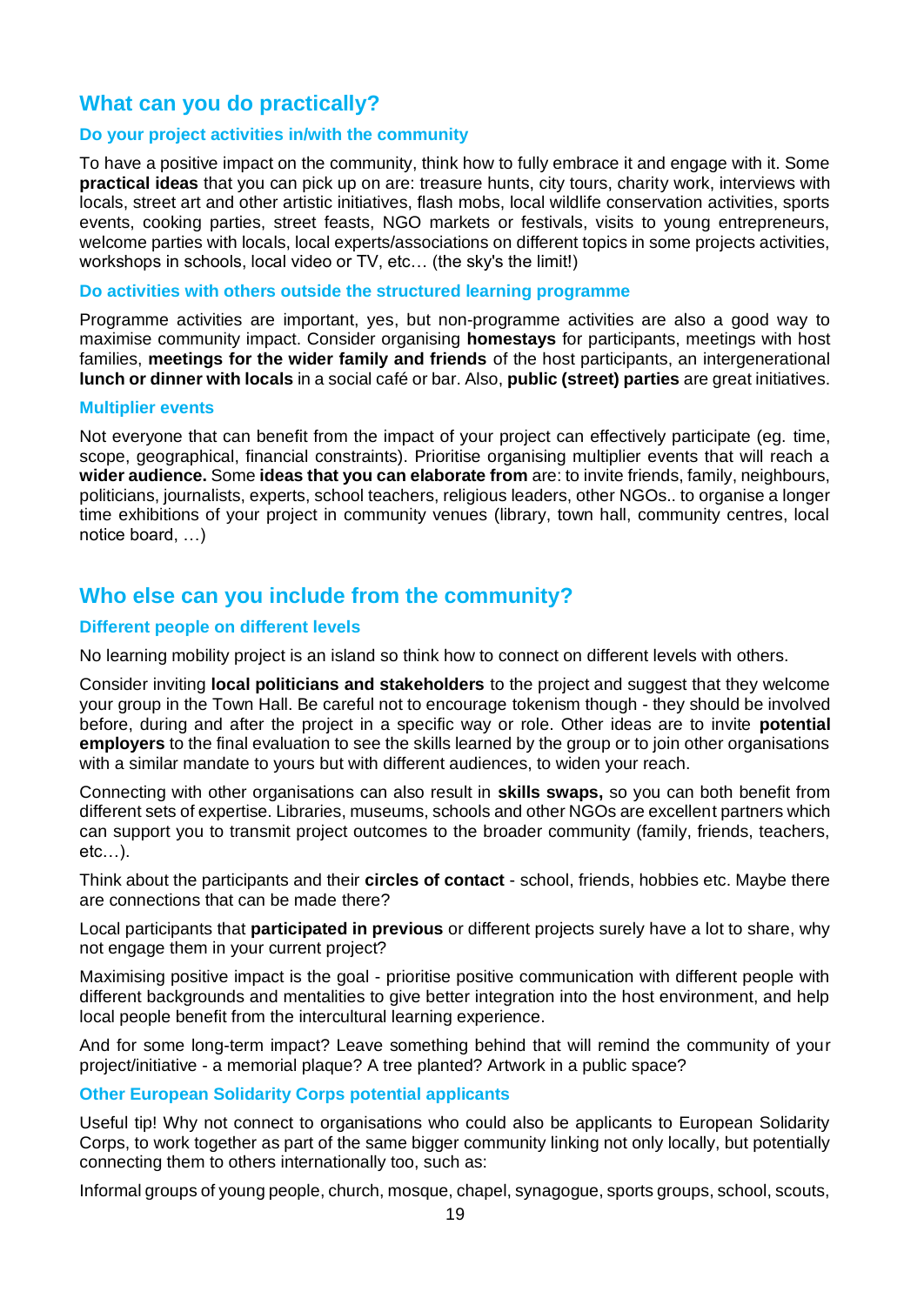voluntary organisations, language school, travel agency, health systems (for young people who need extra support before or after the learning mobility), library, museums, peer groups in general...It can also be organisations working with the municipality, university, online community, etc.

#### **Support local organisations/social enterprises and businesses**

An easy way to ensure support for key players in your community are to **consciously choose local organisations/social enterprises** for food, transport, materials, venues, services; to eat at small local restaurants or cafes; to use your grant to rent a venue that supports social/ educational work in the community (university, association, social enterprise or innovation hub, youth lab, etc…) and natural, cultural and sports centres for some programme activities.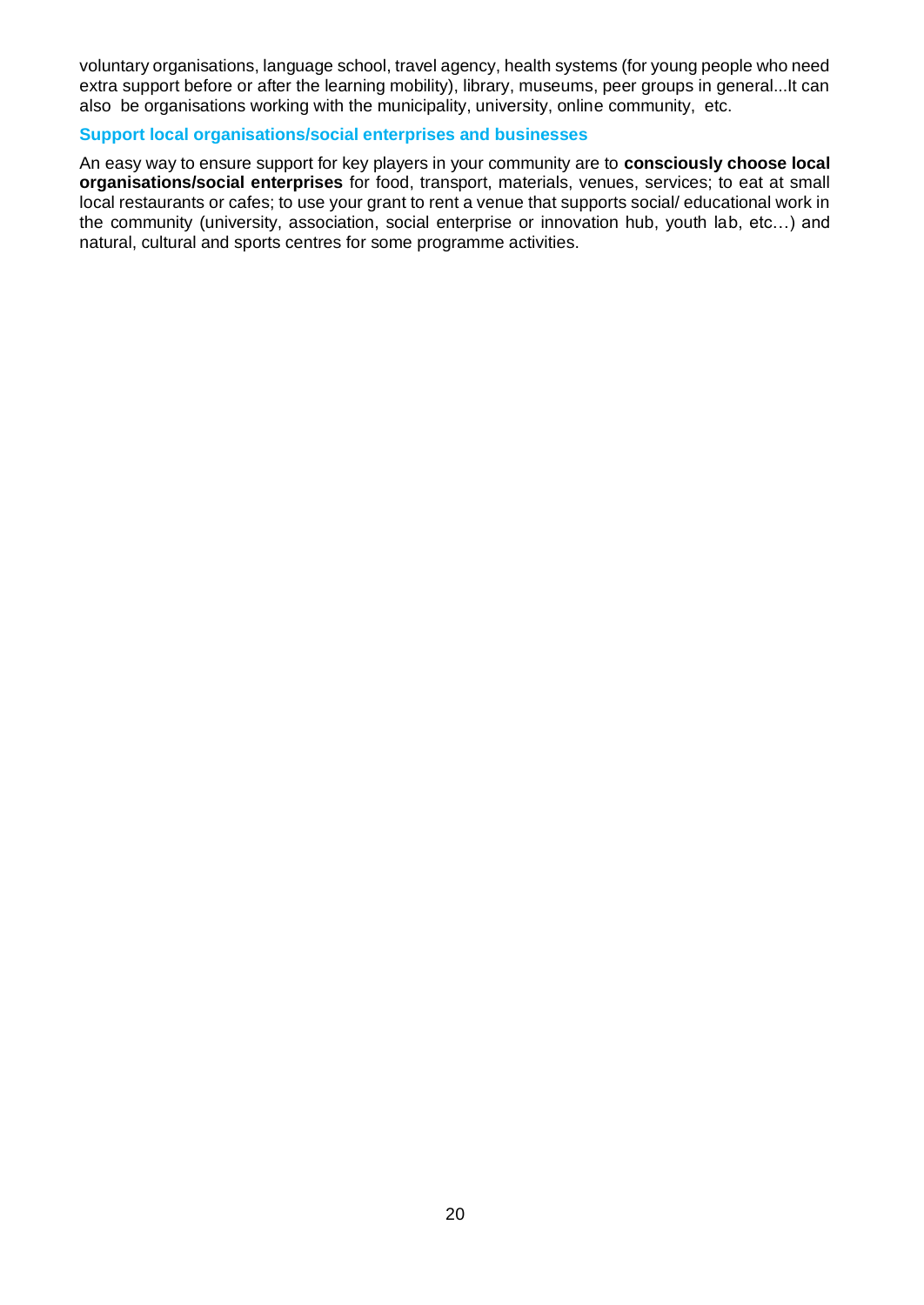# **7. More resources about community impact**

## **What other tools and resources about the social impact of learning mobility are there?**

The following table was compiled through the desk research to visualise the different tools and resources there are related to social impact. It is an excerpt from a much longer table which also includes civic engagement, quality, competence and youth policy. This section only focuses on 'social impact' itself. It does include links to the other pillars that were analysed in the desk research.

The tools and resources are hyperlinked so you can use this list as a resource. You can see that there is a lot to find under 'individual and organisational' level, but not so much on the community level. The gaps are self-evident:

| Where to<br>find some<br>tools and<br>resources?                                                         |      |            | Which type of tool/resource? |                      | <b>Connection to the EPLM key pillars?</b> |      |                     |                          |                   |                              |
|----------------------------------------------------------------------------------------------------------|------|------------|------------------------------|----------------------|--------------------------------------------|------|---------------------|--------------------------|-------------------|------------------------------|
|                                                                                                          | Tool | Initiative | Academic                     | Official<br>document | Web<br>resource                            | News | Civic<br>Engagement | Quality                  | Competences       | Youth<br>Policy<br>and<br>LM |
| <b>Social impact</b><br>of volunteer<br>activity abroad                                                  |      |            | $\bigodot$                   |                      |                                            |      |                     | $=$                      | $=$               | $(+)$                        |
| Impact of<br>mobility on the<br>entrepreneurial<br><b>skills</b>                                         |      |            |                              |                      |                                            |      |                     | $\equiv$                 | $=$               |                              |
| Importance of<br>learning<br>mobility for<br>future<br>acceptance of<br>diverse living                   |      |            | ←                            |                      |                                            |      |                     | $\left( -\right)$        | $=$               |                              |
| <b>Positive impact</b><br>on education,<br>career and<br>social<br>engagement of<br>learning<br>mobility |      |            | $\bigodot$                   |                      |                                            |      | $\left( -\right)$   | $\equiv$                 | $\left( -\right)$ |                              |
| Impact of<br>study abroad<br>experiences<br>on living<br>together in<br>diverse<br>societies             |      |            | $\bigtriangledown$           |                      |                                            |      | $=$                 | $\overline{\phantom{0}}$ | $\left[ -\right]$ |                              |
| Impact of<br>mobility<br>programmes<br>on social<br>inequity                                             |      |            |                              |                      |                                            |      |                     |                          |                   | $\hspace{0.1mm} +$           |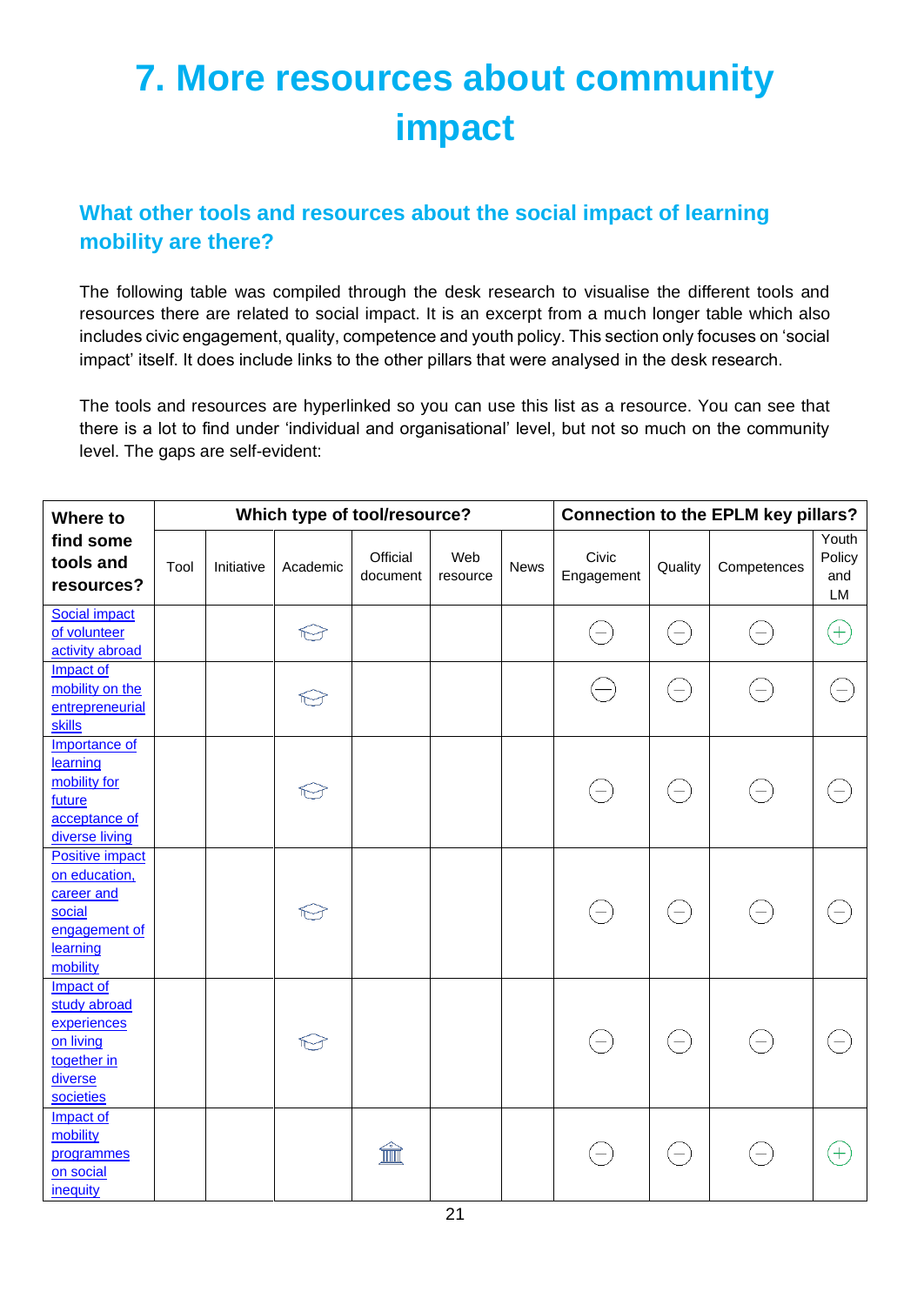| <b>Positive effect</b>  |              |       |            |    |                                 |                   |                   |                                                                              |                          |
|-------------------------|--------------|-------|------------|----|---------------------------------|-------------------|-------------------|------------------------------------------------------------------------------|--------------------------|
| of volunteer            |              |       |            |    |                                 |                   |                   |                                                                              |                          |
| mobility on             |              |       |            | íî |                                 | $=$               | $\left( -\right)$ | $\left( -\right)$                                                            | $^{+}$                   |
| altruistic              |              |       |            |    |                                 |                   |                   |                                                                              |                          |
| attitudes               |              |       |            |    |                                 |                   |                   |                                                                              |                          |
| Development             |              |       |            |    |                                 |                   |                   |                                                                              |                          |
| of EU mobility          |              |       |            |    |                                 |                   |                   |                                                                              |                          |
| programmes to           |              |       |            | 血  |                                 | $=$               | $\equiv$          | $\left( -\right)$                                                            | $[+]$                    |
| reach new               |              |       |            |    |                                 |                   |                   |                                                                              |                          |
| groups                  |              |       |            |    |                                 |                   |                   |                                                                              |                          |
| <b>Description of</b>   |              |       |            |    |                                 |                   |                   |                                                                              |                          |
| social impact           | A            |       |            |    | $\frac{(\mu)}{(\mu)}$           | $\left( -\right)$ | $^{+}$            | $\left( \begin{matrix} - \end{matrix} \right)$                               |                          |
| and methods             |              |       |            |    |                                 |                   |                   |                                                                              |                          |
| <b>Tools and</b>        |              |       |            |    |                                 |                   |                   |                                                                              |                          |
| resources in            |              |       |            |    |                                 |                   |                   |                                                                              |                          |
| connection to           |              |       |            |    | $\frac{(\mu)}{(\mu)}$           | $\left( -\right)$ | $\left( -\right)$ | $(\hbox{--})$                                                                | $\overline{\phantom{0}}$ |
| social impact           |              |       |            |    |                                 |                   |                   |                                                                              |                          |
| assessment              |              |       |            |    |                                 |                   |                   |                                                                              |                          |
| How to assess           |              |       |            |    |                                 |                   |                   |                                                                              |                          |
| impact of               | $\mathbb{R}$ |       |            |    | $\frac{(\binom{n}{r})}{\cdots}$ | $\left( -\right)$ | $\left( -\right)$ | $\left( -\right)$                                                            |                          |
| projects                |              |       |            |    |                                 |                   |                   |                                                                              |                          |
| Influence of            |              |       |            |    |                                 |                   |                   |                                                                              |                          |
| low/medium              |              |       |            |    |                                 |                   |                   |                                                                              |                          |
| season                  | $\mathbb{R}$ |       |            |    |                                 | $\left( -\right)$ | $\left( -\right)$ | $\left( -\right)$                                                            |                          |
| mobility on             |              |       |            |    |                                 |                   |                   |                                                                              |                          |
| employment              |              |       |            |    |                                 |                   |                   |                                                                              |                          |
| <b>Mobility as tool</b> |              |       |            |    |                                 |                   |                   |                                                                              |                          |
| to empower              |              |       |            |    |                                 |                   |                   |                                                                              |                          |
| disadvantaged           | A            | 罶     |            |    |                                 | $\left( -\right)$ | $\left( -\right)$ | $\left( \begin{matrix} \rule{0mm}{6mm} \rule{0mm}{6mm} \end{matrix} \right)$ |                          |
| youth                   |              |       |            |    |                                 |                   |                   |                                                                              |                          |
| Impact of               |              |       |            |    |                                 |                   |                   |                                                                              |                          |
| workcamps on            |              |       |            |    |                                 |                   |                   |                                                                              |                          |
| volunteers and          |              | <br>眯 |            |    | $\frac{(\mu)}{(\mu)}$           | $\left( -\right)$ | $\left( -\right)$ | $(\text{--})$                                                                | $\equiv$                 |
| the community           |              |       |            |    |                                 |                   |                   |                                                                              |                          |
| <b>Social impact</b>    |              |       |            |    |                                 |                   |                   |                                                                              |                          |
| of learning             |              |       |            |    |                                 |                   |                   |                                                                              |                          |
| mobility on             |              |       |            |    |                                 |                   |                   |                                                                              |                          |
| intercultural           |              |       | $\bigodot$ | íî |                                 | $\left( -\right)$ | $\left( -\right)$ | $\bigoplus$                                                                  | $\qquad \qquad -$        |
| competences             |              |       |            |    |                                 |                   |                   |                                                                              |                          |
| and                     |              |       |            |    |                                 |                   |                   |                                                                              |                          |
|                         |              |       |            |    |                                 |                   |                   |                                                                              |                          |
| employment              |              |       |            |    |                                 |                   |                   |                                                                              |                          |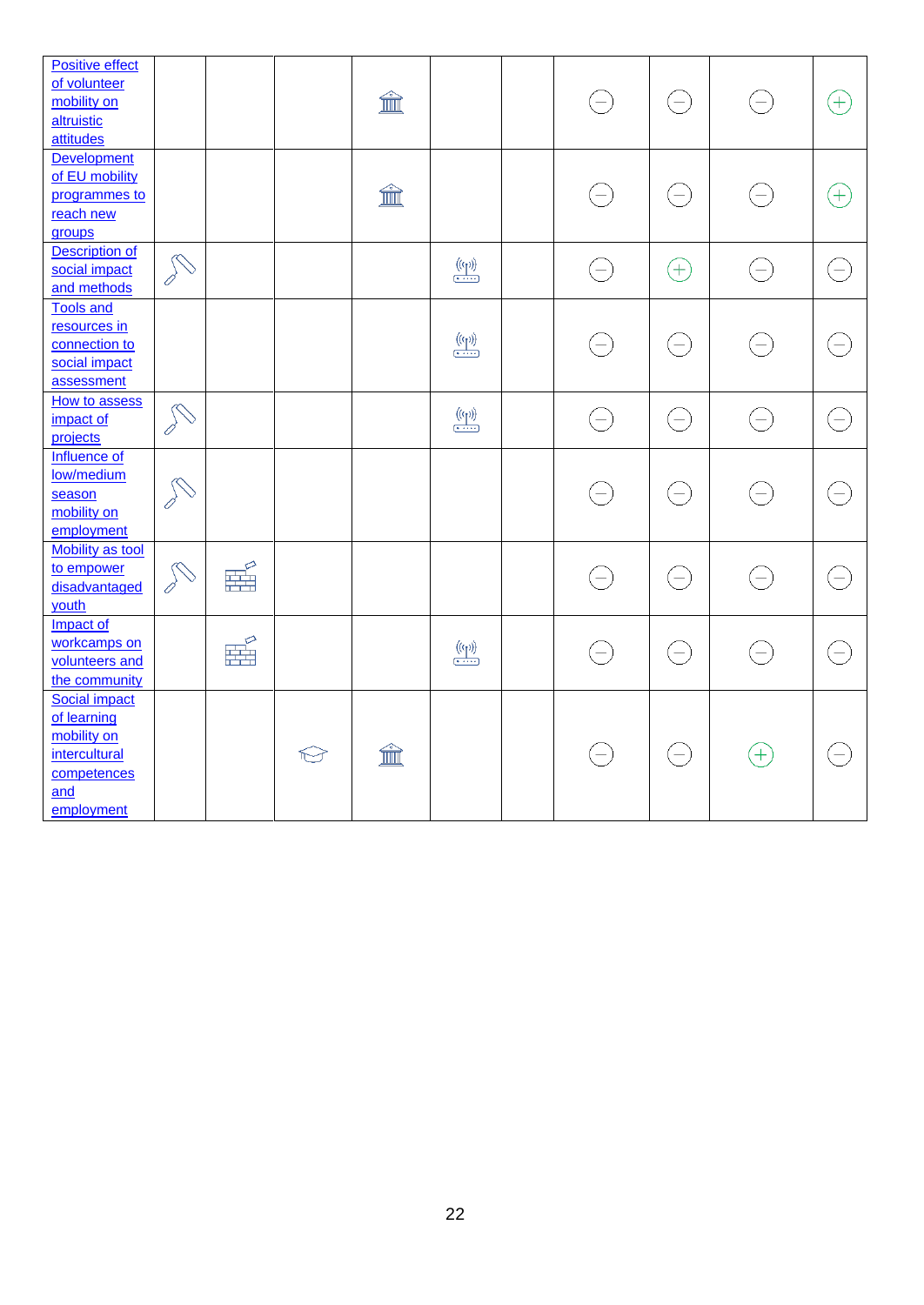## **An invitation**

Make community impact more down-to-Earth, relate it more directly to practice, with activities or provocative questions such as:

- 1. Define social impact in 3 words.
- 2. Define community in 1 word.
- 3. Go back to your favourite learning mobility experience. What were the 3 key things that you brought back to your community? What were the 3 key things that you wished that you would bring back to your community, but you did not?
- 4. Do you see the community that you belong to in the same way as the community as you go to? Why?
- 5. What do you think is the social impact of previous learning mobility projects/programmes that individuals (including you) took part on in responding to the challenges brought by COVID-19?
- 6. Should the social impact of learning mobility in communities be assessed somehow? What are the key 3 reasons why it should/should not?
- 7. A book that makes you think about social impact.
- 8. A song that makes you think about community.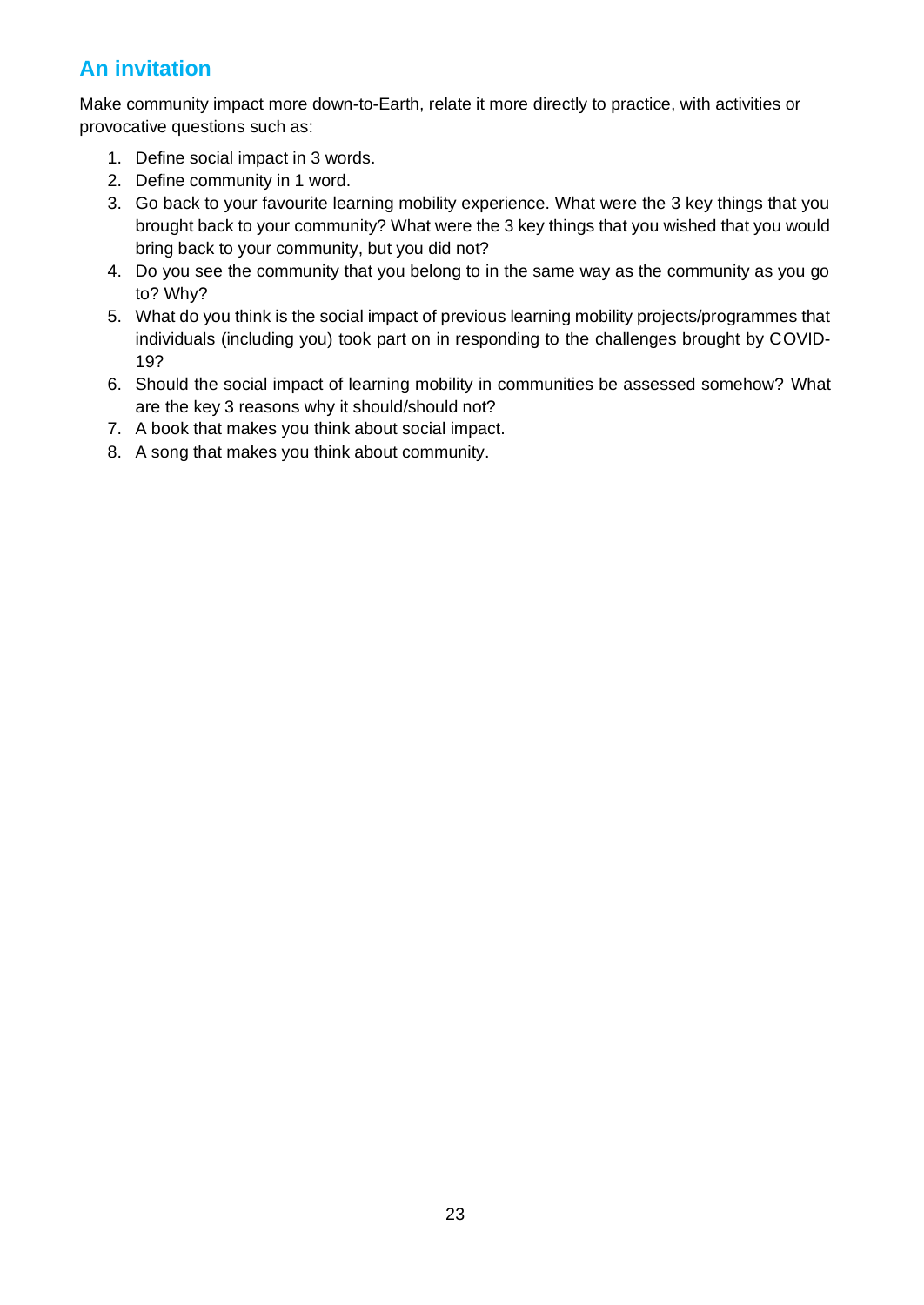## **Tools, Publications and more information on Community Impact**

### **Tools**

These are the tools that can be used by practitioners and explored by policy makers in order to understand the impact on the individuals and the social impact better and as a result pay greater attention to it in the work that is being done.

- **Maximise Your Impact: a Guide for Social Entrepreneurs.** The tool takes you step by step through what you want to change and how to measure it. How to engage with stakeholders, collect data and design things to maximise impact: [https://socialvalueint.org/social](https://socialvalueint.org/social-value/standards-and-guidance/maximise-your-impact-a-guide-for-social-entrepreneurs/)[value/standards-and-guidance/maximise-your-impact-a-guide-for-social-entrepreneurs/](https://socialvalueint.org/social-value/standards-and-guidance/maximise-your-impact-a-guide-for-social-entrepreneurs/)
- **Impact+ Exercise** is a guidance to a workshop on measuring impact (with supporting video and tools to use) from the UK National Agency: [https://www.erasmusplus.org.uk/impact-and](https://www.erasmusplus.org.uk/impact-and-evaluation)[evaluation](https://www.erasmusplus.org.uk/impact-and-evaluation)

## **Helpful web pages related to evaluation and social impact**

- **BetterEvaluation platform** includes the full range of monitoring and evaluation activities, frameworks, and systems, and includes evaluations of a project, program, policy, product, network, organisation, or strategy. Here you can find information on:
	- o participatory evaluation: [www.betterevaluation.org/en/plan/approach/participatory\\_evaluation](http://www.betterevaluation.org/en/plan/approach/participatory_evaluation)
	- o impact evaluation: [https://www.betterevaluation.org/en/themes/impact\\_evaluation](https://www.betterevaluation.org/en/themes/impact_evaluation)
	- o developing programme theory: [https://www.betterevaluation.org/en/rainbow\\_framework/define/develop\\_programme](https://www.betterevaluation.org/en/rainbow_framework/define/develop_programme_theory) theory
- **Participative methods for monitoring and evaluation**  [www.participatorymethods.org/resources/themes/monitoring-and-evaluation-37](http://www.participatorymethods.org/resources/themes/monitoring-and-evaluation-37)

## **Publications developed by SALTO, NAs or EPLM for international youth work projects**

- **Making Waves - more impact with your projects.** A publication available in several languages on how to increase the impact that your project will/might have: <https://www.salto-youth.net/rc/inclusion/inclusionpublications/makingwaves/>
- **Handbook on Quality in Learning Mobility** and **Q! App** on Quality in Learning Mobility are full of ideas to improve your project and the community impact of it:
	- Evaluation resources:<https://www.qualitymobility.app/resources/search/139>
	- What to evaluate: <https://www.qualitymobility.app/resources/search/140>
	- Measure the effects:<https://www.qualitymobility.app/resources/search/181>
	- Impact evaluation: https://www.qualitymobility.app/resources/search/141
	- Plan for more impact:<https://www.qualitymobility.app/resources/search/89>
	- Be ready for the unexpected:<https://www.qualitymobility.app/resources/search/62>
	- Set primary and secondary target groups: <https://www.qualitymobility.app/resources/search/2>
	- Make links to hosting environment: https://www.qualitymobility.app/resources/search/144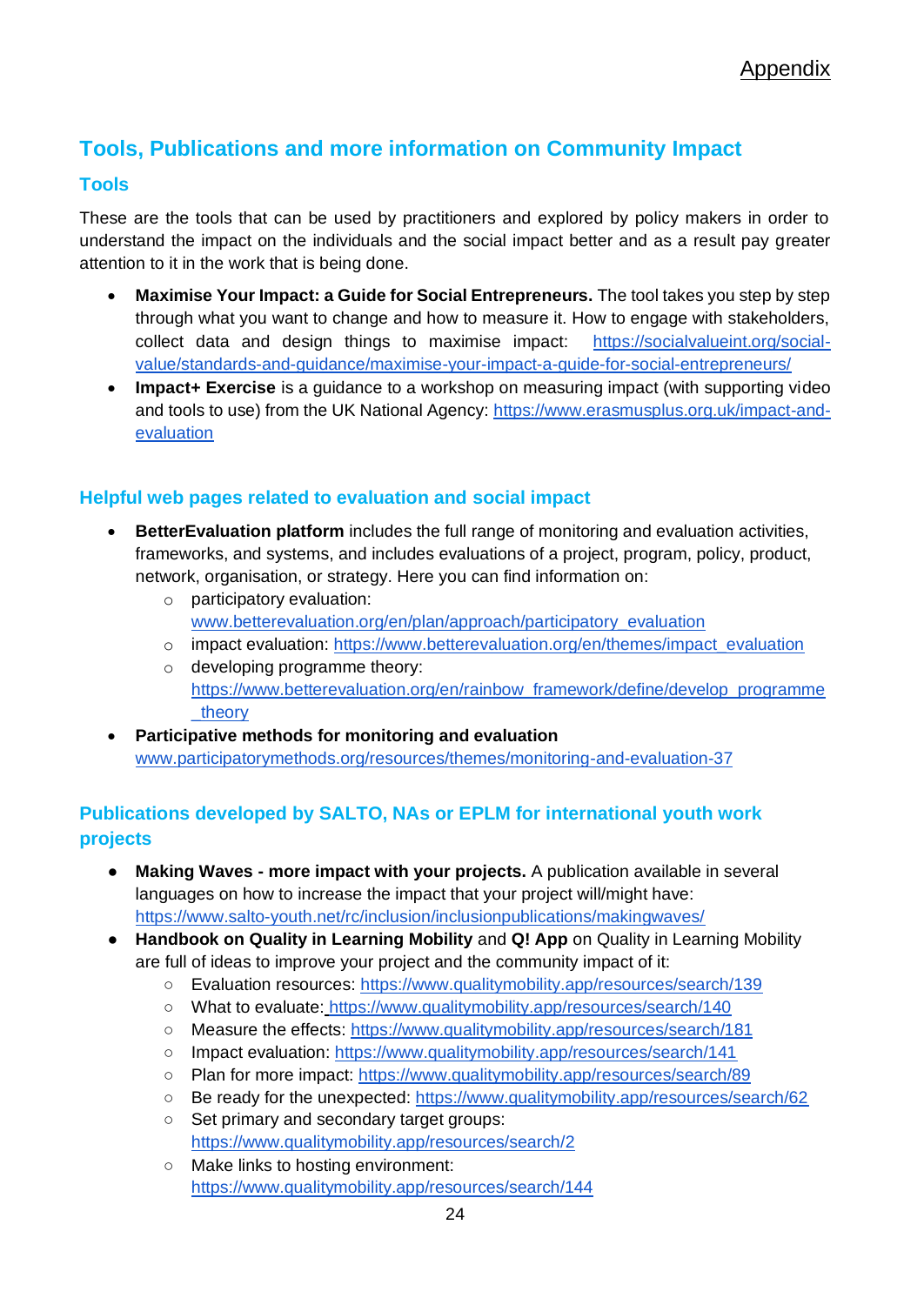- **T-kit on Educational Evaluation in youth work**, helping youth workers improve their competence in the theory and practice of evaluation[:](https://pjp-eu.coe.int/en/web/youth-partnership/t-kit-10-educational-evaluation-in-youth-work) [https://pjp-eu.coe.int/en/web/youth](https://pjp-eu.coe.int/en/web/youth-partnership/t-kit-10-educational-evaluation-in-youth-work)[partnership/t-kit-10-educational-evaluation-in-youth-work](https://pjp-eu.coe.int/en/web/youth-partnership/t-kit-10-educational-evaluation-in-youth-work)
- **Cherry on the cake** is a handbook that explores all phases of Youth Exchanges and provides insights on what young people can learn in each phase, and how youth workers and youth leaders can facilitate the learning process[:](https://www.salto-youth.net/rc/see/resources/cherry-on-the-cake/) [www.salto](http://www.salto-youth.net/rc/see/resources/cherry-on-the-cake/)[youth.net/rc/see/resources/cherry-on-the-cake/](http://www.salto-youth.net/rc/see/resources/cherry-on-the-cake/)
- [Article in the Coyote Magazine no. 24, May 2016](https://www.salto-youth.net/rc/see/resources/cherry-on-the-cake/) by Soren Kristensen on the **[Effects of](https://pjp-eu.coe.int/documents/42128013/47262328/02.pdf)  [mobility and how to measure them](https://pjp-eu.coe.int/documents/42128013/47262328/02.pdf)**: [https://pjp](https://www.salto-youth.net/rc/see/resources/cherry-on-the-cake/)[eu.coe.int/documents/42128013/47262328/02.pdf](https://www.salto-youth.net/rc/see/resources/cherry-on-the-cake/)
- **[Youth work quality systems and frameworks in the European Union:](https://www.salto-youth.net/rc/see/resources/cherry-on-the-cake/)** [https://ec.europa.eu/youth/news/2017/improving-youth-work-your-guide-quality](https://ec.europa.eu/youth/news/2017/improving-youth-work-your-guide-quality-development_en)[development\\_en](https://ec.europa.eu/youth/news/2017/improving-youth-work-your-guide-quality-development_en)
- **Inspiring Quality Youth Work[:](http://intercityyouth.eu/iq-youth-work/)** <http://intercityyouth.eu/iq-youth-work/>
- **Youth research: The Essentials:** [https://pjp-eu.coe.int/en/web/youth-partnership/research](https://pjp-eu.coe.int/en/web/youth-partnership/research-on-youth)[on-youth](https://pjp-eu.coe.int/en/web/youth-partnership/research-on-youth)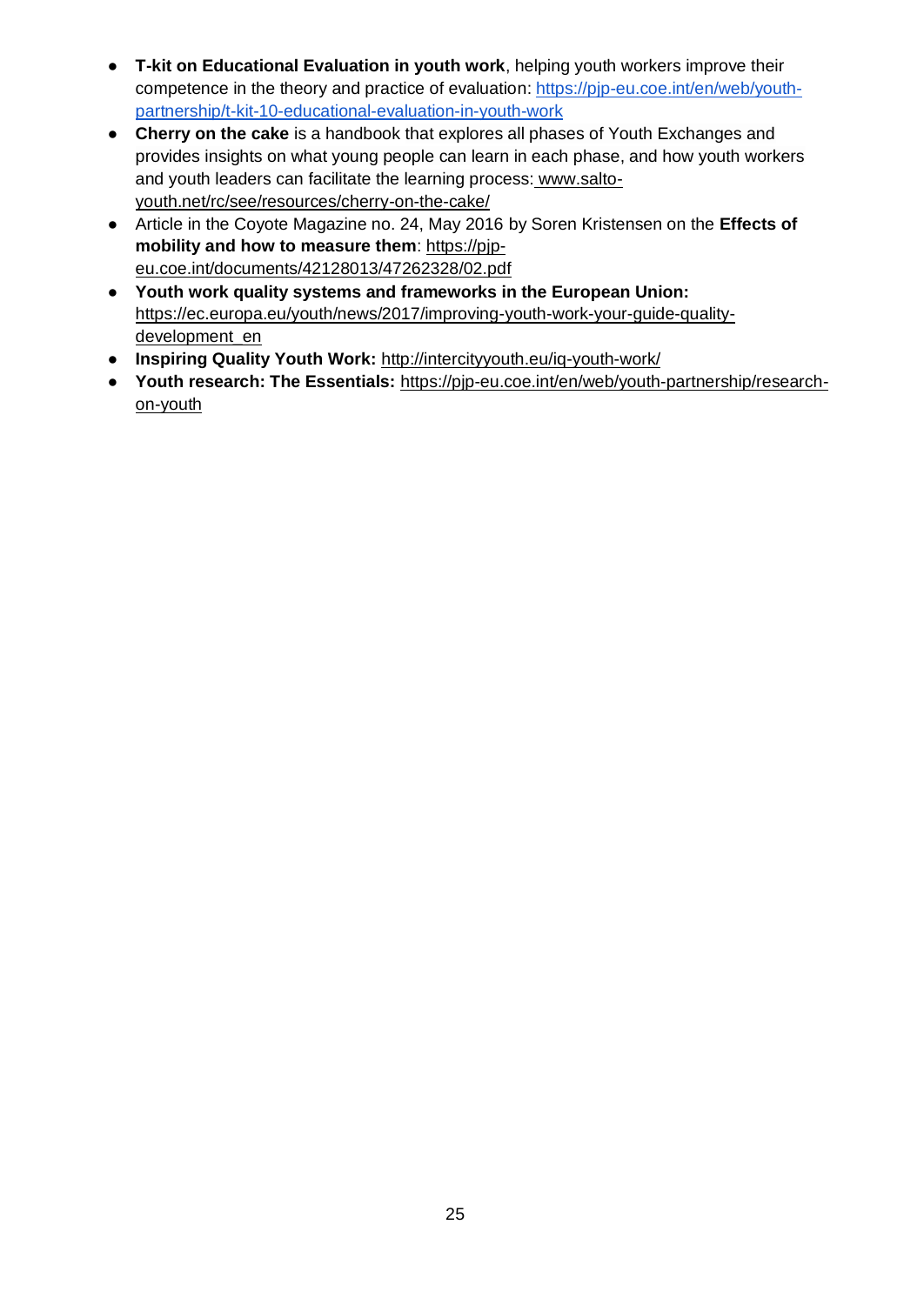## <span id="page-25-0"></span>**References**

Baclija Knoch, S. and Nicodemi, S. (2020), 4Thought for Solidarity, available at [https://www.salto](https://www.salto-youth.net/downloads/4-17-4046/4TDS%20Study%2020200421.pdf)[youth.net/downloads/4-17-4046/4TDS%20Study%2020200421.pdf,](https://www.salto-youth.net/downloads/4-17-4046/4TDS%20Study%2020200421.pdf) accessed 30 December 2020.

Barkan, S.,Sociology: Comprehensive Edition, v. 1.0. Creative Commons. Available at https://2012books.lardbucket.org/books/sociology-comprehensive-edition/index.html, accessed 18 April 2021.

Brieger, W. (2006). Definitions of community. Powerpoint presentation. Johns Hopkins University, available at: http://ocw.jhsph.edu/courses/SocialBehavioralFoundations/PDFs/Lecture10.pdf

European Commission (2018), Engaging, Connecting and Empowering young people: a new EU Youth Strategy. Brussels, available at [https://ec.europa.eu/youth/sites/youth/files/youth\\_com\\_269\\_1\\_en\\_act\\_part1\\_v9.pdf,](https://ec.europa.eu/youth/sites/youth/files/youth_com_269_1_en_act_part1_v9.pdf) accessed 13 December 2018.

Doyle G. M. (2011), Making a Difference: Study of the Impact of Learning Mobility: Lifelong Learning Programme in Ireland 2007‑09, available at [http://biblioteka](http://biblioteka-krk.ibe.edu.pl/opac_css/doc_num.php?explnum_id=204)[krk.ibe.edu.pl/opac\\_css/doc\\_num.php?explnum\\_id=204,](http://biblioteka-krk.ibe.edu.pl/opac_css/doc_num.php?explnum_id=204) accessed 7 December 2020.

Garbauskaitė-Jakimovska, J. (2018), The value of learning mobility and its impact on communities, available at [https://pjp-eu.coe.int/documents/42128013/47262316/The-value-of-LM.pdf/c3c7cd96-](https://pjp-eu.coe.int/documents/42128013/47262316/The-value-of-LM.pdf/c3c7cd96-9f81-3f26-4917-e7ff5f9d2640) [9f81-3f26-4917-e7ff5f9d2640,](https://pjp-eu.coe.int/documents/42128013/47262316/The-value-of-LM.pdf/c3c7cd96-9f81-3f26-4917-e7ff5f9d2640) accessed 30 December 2020.

Geudens T. (2010), Making waves: creating more impact with your youth projects, available at [www.salto-youth.net/downloads/4-17-1408/MakingWaves.pdf,](http://www.salto-youth.net/downloads/4-17-1408/MakingWaves.pdf) accessed 15 December 2020.

Greenberg and Baron, R. (1995). Behavior in Organization, Englewood Cliff.

Oosterbeekw H. and Webbinkz D. (2011), Does Studying Abroad Induce a Brain Drain? Economica, 78, 347–366. doi:10.1111/j.1468-0335.2009.00818.x

Petkovic S. et al. (2019), Youth Research: the Essentials, available at [https://pjp](https://pjp-eu.coe.int/documents/42128013/47261953/Youth+Research+Essentials-web.pdf/aa98768c-8868-50bd-e287-af4f4b994537)[eu.coe.int/documents/42128013/47261953/Youth+Research+Essentials-web.pdf/aa98768c-8868-](https://pjp-eu.coe.int/documents/42128013/47261953/Youth+Research+Essentials-web.pdf/aa98768c-8868-50bd-e287-af4f4b994537) [50bd-e287-af4f4b994537,](https://pjp-eu.coe.int/documents/42128013/47261953/Youth+Research+Essentials-web.pdf/aa98768c-8868-50bd-e287-af4f4b994537) accessed 30 December 2020.

Severino A. et al. (2020), Desk Research on Indicators of Social Impact, available at [https://pjp](https://pjp-eu.coe.int/en/web/youth-partnership/publications#%7B%2247348492%22:%5B4)[eu.coe.int/en/web/youth-partnership/publications#{"47348492":\[4\]](https://pjp-eu.coe.int/en/web/youth-partnership/publications#%7B%2247348492%22:%5B4)}

Todd, S. (2004). Teaching with ignorance: Questions of social justice, empathy, and responsible community. Interchange. 35. 337-352. 10.1007/BF02698882.